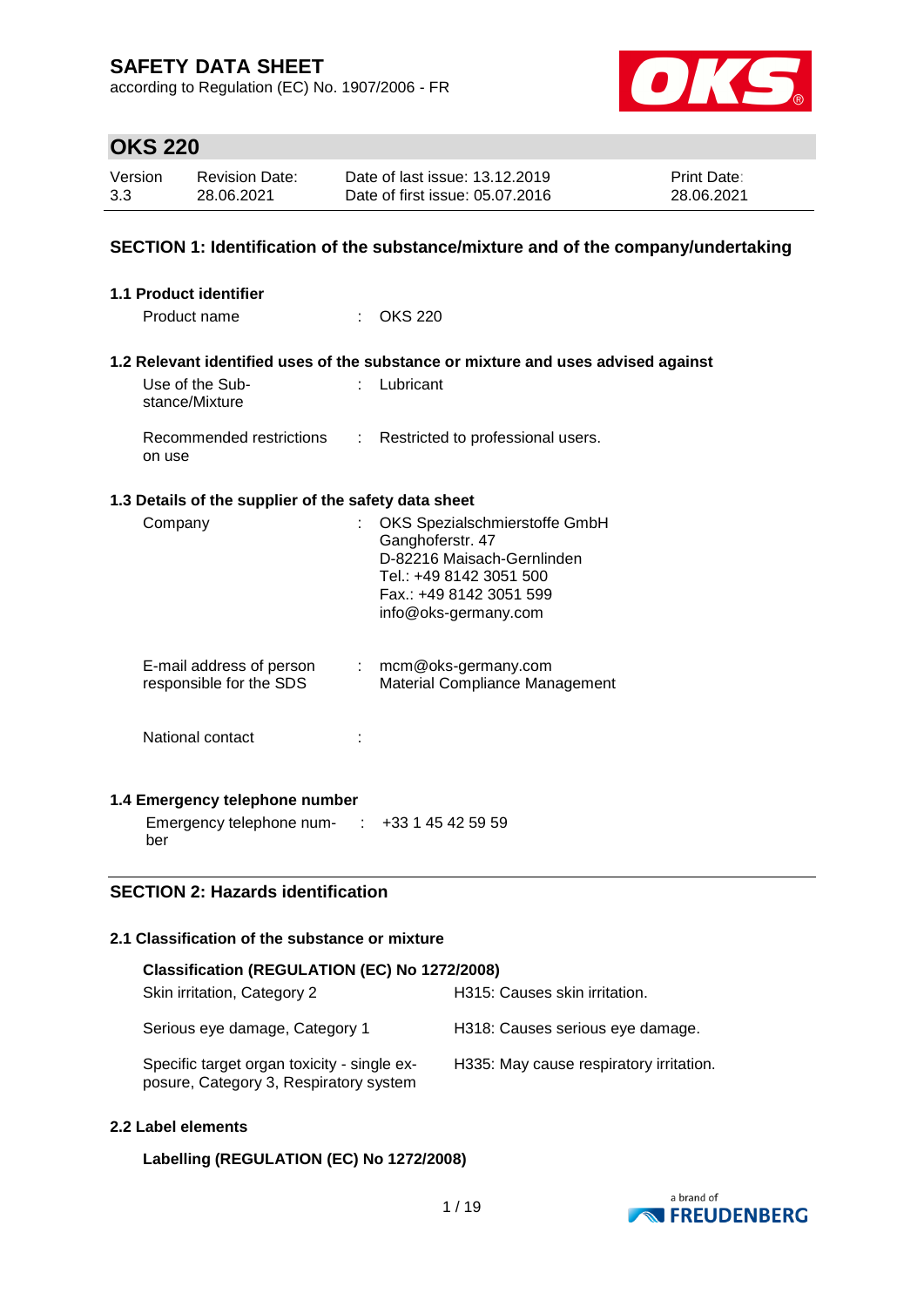**OKS 220**

according to Regulation (EC) No. 1907/2006 - FR



| Version<br>3.3 | <b>Revision Date:</b><br>28.06.2021 | Date of last issue: 13.12.2019<br>Date of first issue: 05.07.2016 |                                                                                                                                                        | Print Date:<br>28.06.2021          |
|----------------|-------------------------------------|-------------------------------------------------------------------|--------------------------------------------------------------------------------------------------------------------------------------------------------|------------------------------------|
|                | Hazard pictograms                   |                                                                   |                                                                                                                                                        |                                    |
|                | Signal word                         | Danger                                                            |                                                                                                                                                        |                                    |
|                | <b>Hazard statements</b>            | H315<br>H318<br>H335                                              | Causes skin irritation.<br>Causes serious eye damage.<br>May cause respiratory irritation.                                                             |                                    |
|                | Precautionary statements            | <b>Prevention:</b>                                                |                                                                                                                                                        |                                    |
|                |                                     | P <sub>264</sub><br>P <sub>280</sub>                              | Wash skin thoroughly after handling.<br>Wear protective gloves/ eye protection/ face<br>protection.                                                    |                                    |
|                |                                     | Response:                                                         |                                                                                                                                                        |                                    |
|                |                                     | P304 + P340 + P312                                                | air and keep comfortable for breathing. Call<br>a POISON CENTER/ doctor if you feel un-<br>well.                                                       | IF INHALED: Remove person to fresh |
|                |                                     | P305 + P351 + P338 + P310                                         | with water for several minutes. Remove<br>contact lenses, if present and easy to do.<br>Continue rinsing. Immediately call a<br>POISON CENTER/ doctor. | IF IN EYES: Rinse cautiously       |
|                |                                     | Storage:                                                          |                                                                                                                                                        |                                    |
|                |                                     | P403 + P233                                                       | Store in a well-ventilated place. Keep con-<br>tainer tightly closed.                                                                                  |                                    |
|                |                                     | P405                                                              | Store locked up.                                                                                                                                       |                                    |

Hazardous components which must be listed on the label: calcium dihydroxide

### **2.3 Other hazards**

This substance/mixture contains no components considered to be either persistent, bioaccumulative and toxic (PBT), or very persistent and very bioaccumulative (vPvB) at levels of 0.1% or higher.

### **SECTION 3: Composition/information on ingredients**

### **3.2 Mixtures**

**Components**

| Chemical nature | : Synthetic hydrocarbon oil |
|-----------------|-----------------------------|
|                 | Molybdenum disulfide        |
|                 | solid lubricant             |

| "             |         |                |               |               |
|---------------|---------|----------------|---------------|---------------|
| Chemical name | CAS-No. | Classification | Concentration | Concentration |
|               |         |                |               |               |
|               |         |                | المصامعات     |               |

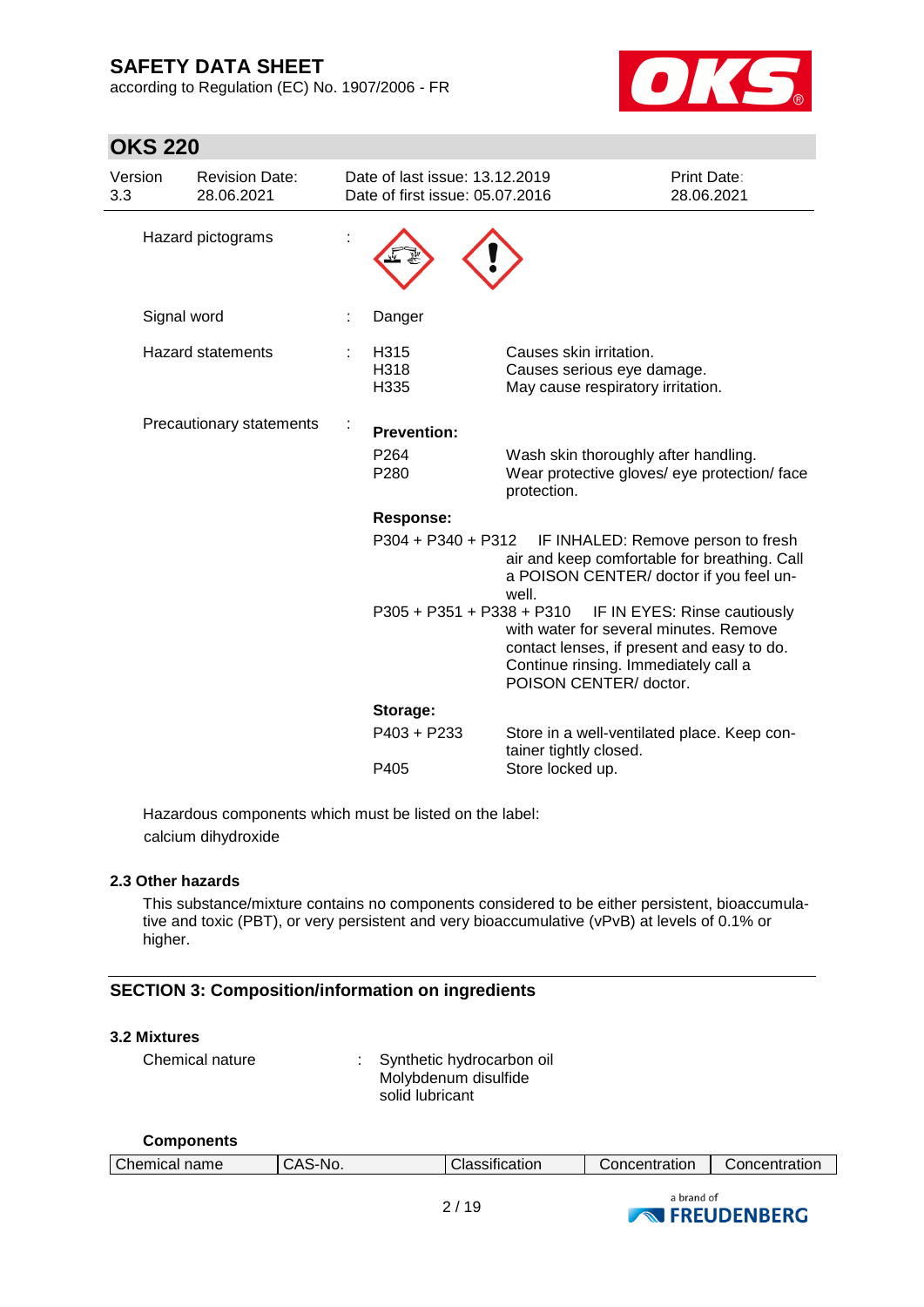according to Regulation (EC) No. 1907/2006 - FR



# **OKS 220**

| Version | Revision Date: | Date of last issue: 13.12.2019  | <b>Print Date:</b> |
|---------|----------------|---------------------------------|--------------------|
| 3.3     | 28.06.2021     | Date of first issue: 05.07.2016 | 28.06.2021         |

|                                              | EC-No.<br>Index-No.<br>Registration number                 |                                                         | limits<br>M-Factor<br><b>Notes</b> | (% w/w)        |
|----------------------------------------------|------------------------------------------------------------|---------------------------------------------------------|------------------------------------|----------------|
| calcium dihydroxide                          | 1305-62-0<br>215-137-3<br>01-2119475151-45-<br><b>XXXX</b> | Skin Irrit.2; H315<br>Eye Dam.1; H318<br>STOT SE3; H335 |                                    | $>= 20 - < 30$ |
| Substances with a workplace exposure limit : |                                                            |                                                         |                                    |                |
| Graphite                                     | 7782-42-5<br>231-955-3                                     | Not classified                                          |                                    | $>= 1 - < 10$  |

For explanation of abbreviations see section 16.

### **SECTION 4: First aid measures**

### **4.1 Description of first aid measures**

| If inhaled              | Remove person to fresh air. If signs/symptoms continue, get<br>medical attention.<br>Keep patient warm and at rest.<br>If unconscious, place in recovery position and seek medical<br>advice.<br>Keep respiratory tract clear.<br>If breathing is irregular or stopped, administer artificial respira-<br>tion. |
|-------------------------|-----------------------------------------------------------------------------------------------------------------------------------------------------------------------------------------------------------------------------------------------------------------------------------------------------------------|
| In case of skin contact | Take off all contaminated clothing immediately.<br>Wash off immediately with soap and plenty of water.<br>Get medical attention immediately if irritation develops and<br>persists.<br>Wash clothing before reuse.<br>Thoroughly clean shoes before reuse.                                                      |
| In case of eye contact  | Rinse immediately with plenty of water, also under the eyelids,<br>for at least 10 minutes.<br>Get medical attention immediately.                                                                                                                                                                               |
| If swallowed            | Move the victim to fresh air.<br>If unconscious, place in recovery position and seek medical<br>advice.<br>Keep respiratory tract clear.<br>Do not induce vomiting without medical advice.<br>Never give anything by mouth to an unconscious person.                                                            |

### **4.2 Most important symptoms and effects, both acute and delayed**

| Symptoms | Skin contact may provoke the following symptoms: |  |
|----------|--------------------------------------------------|--|
|----------|--------------------------------------------------|--|

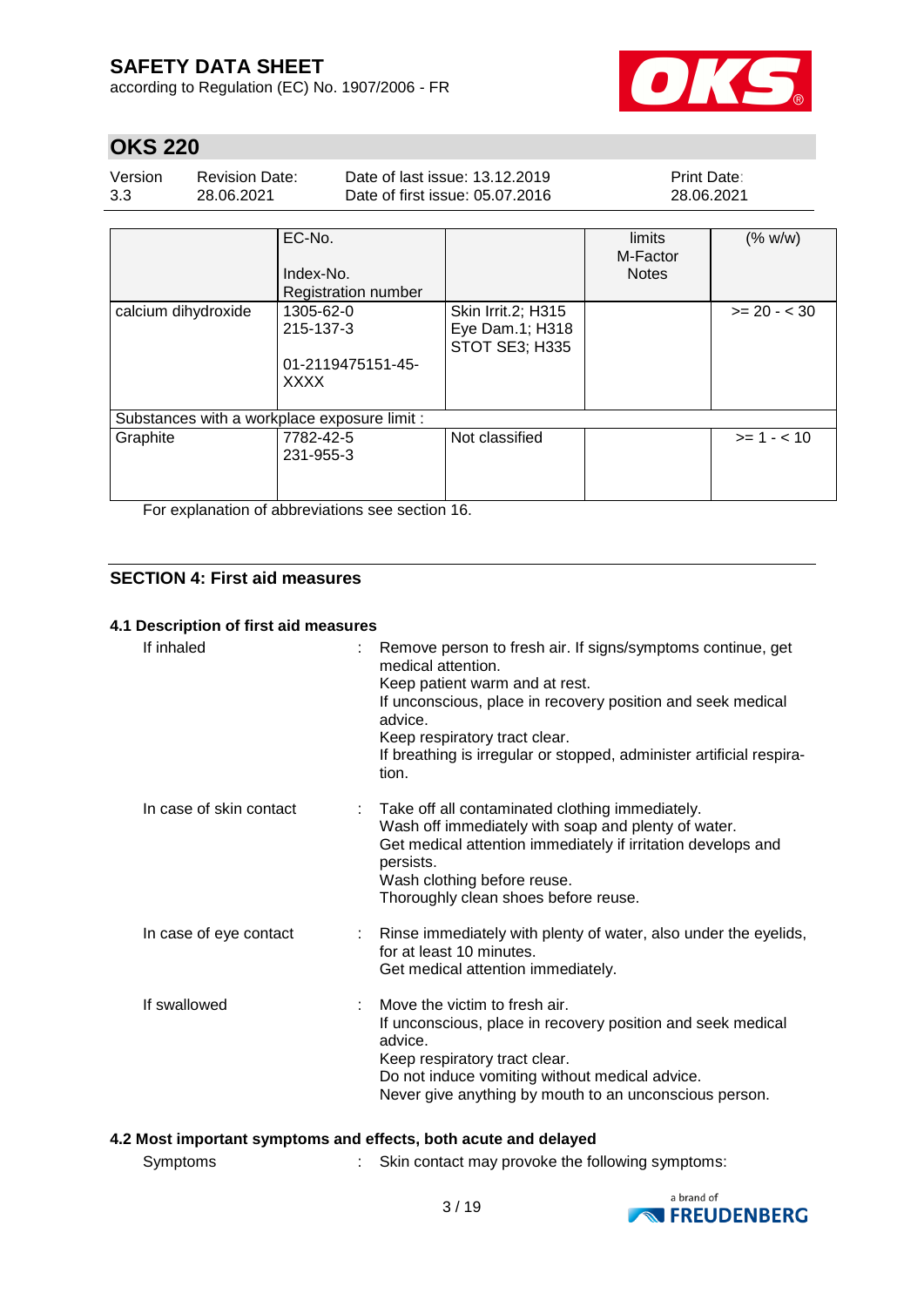according to Regulation (EC) No. 1907/2006 - FR



# **OKS 220**

| Version<br>3.3 | <b>Revision Date:</b><br>28.06.2021                       |            | Date of last issue: 13.12.2019<br>Date of first issue: 05.07.2016                                                                                                       | Print Date:<br>28.06.2021 |
|----------------|-----------------------------------------------------------|------------|-------------------------------------------------------------------------------------------------------------------------------------------------------------------------|---------------------------|
|                |                                                           |            | Erythema                                                                                                                                                                |                           |
| <b>Risks</b>   |                                                           |            | Causes skin irritation.                                                                                                                                                 |                           |
|                |                                                           |            | 4.3 Indication of any immediate medical attention and special treatment needed                                                                                          |                           |
|                | Treatment                                                 |            | Treat symptomatically.                                                                                                                                                  |                           |
|                | <b>SECTION 5: Firefighting measures</b>                   |            |                                                                                                                                                                         |                           |
|                | 5.1 Extinguishing media                                   |            |                                                                                                                                                                         |                           |
|                | Suitable extinguishing media                              | ÷          | Use water spray, alcohol-resistant foam, dry chemical or car-<br>bon dioxide.                                                                                           |                           |
|                | Unsuitable extinguishing<br>media                         |            | High volume water jet                                                                                                                                                   |                           |
|                | 5.2 Special hazards arising from the substance or mixture |            |                                                                                                                                                                         |                           |
| ucts           | Hazardous combustion prod-                                | $\sim 200$ | Carbon oxides<br>Sulphur oxides<br>Metal oxides                                                                                                                         |                           |
|                | 5.3 Advice for firefighters                               |            |                                                                                                                                                                         |                           |
|                | Special protective equipment<br>for firefighters          | - 1        | In the event of fire, wear self-contained breathing apparatus.<br>Use personal protective equipment. Exposure to decomposi-<br>tion products may be a hazard to health. |                           |
|                | Further information                                       |            | Standard procedure for chemical fires.                                                                                                                                  |                           |

### **6.1 Personal precautions, protective equipment and emergency procedures**

| Evacuate personnel to safe areas.<br>Use the indicated respiratory protection if the occupational<br>exposure limit is exceeded and/or in case of product release<br>(dust).<br>Do not breathe vapours, aerosols.<br>Refer to protective measures listed in sections 7 and 8. |
|-------------------------------------------------------------------------------------------------------------------------------------------------------------------------------------------------------------------------------------------------------------------------------|
|                                                                                                                                                                                                                                                                               |
|                                                                                                                                                                                                                                                                               |

Environmental precautions : Try to prevent the material from entering drains or water courses. Local authorities should be advised if significant spillages cannot be contained.

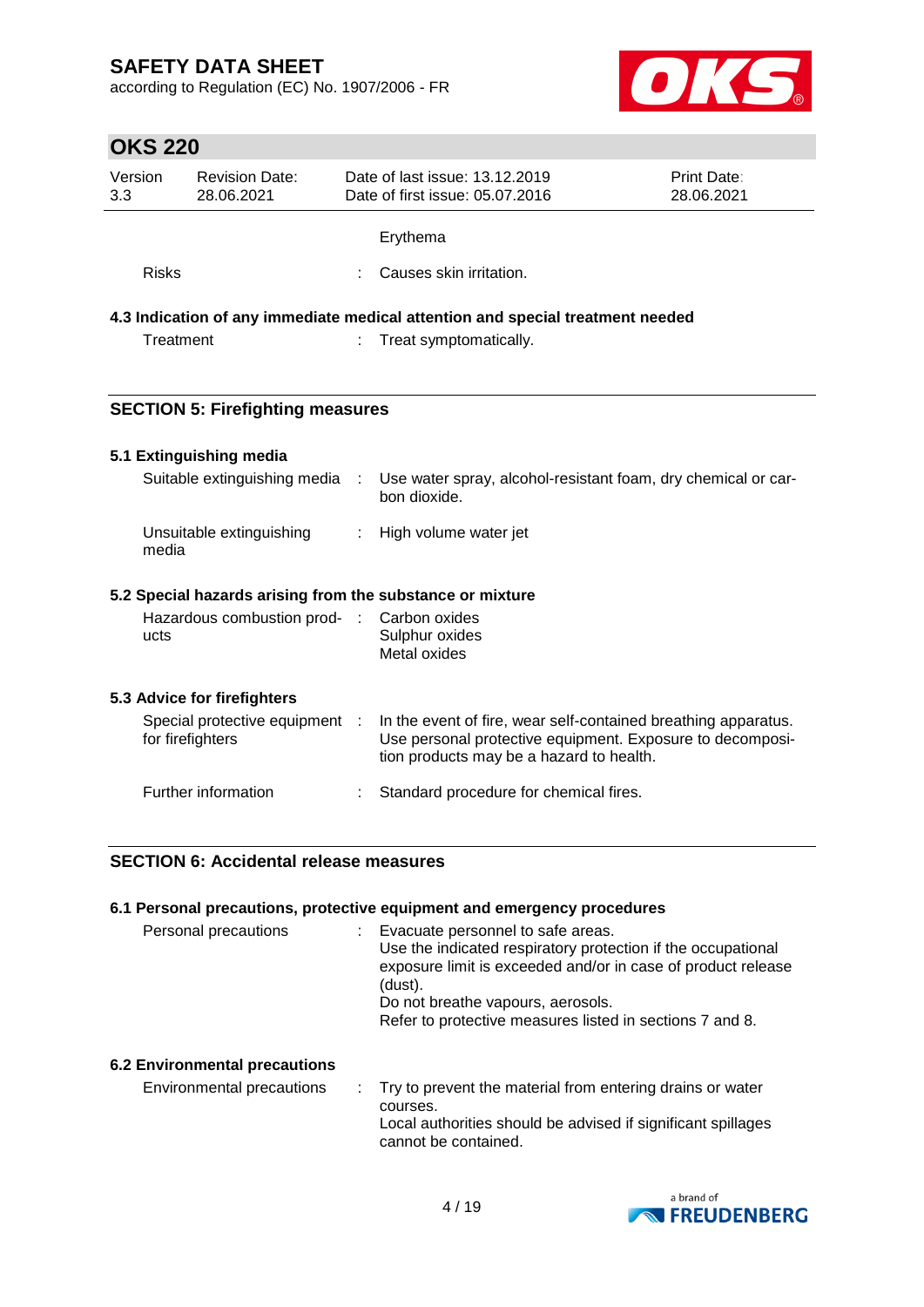according to Regulation (EC) No. 1907/2006 - FR



# **OKS 220**

| Version | <b>Revision Date:</b> | Date of last issue: 13.12.2019  | <b>Print Date:</b> |
|---------|-----------------------|---------------------------------|--------------------|
| 3.3     | 28.06.2021            | Date of first issue: 05.07.2016 | 28.06.2021         |

### **6.3 Methods and material for containment and cleaning up**

Methods for cleaning up : Clean up promptly by sweeping or vacuum. Keep in suitable, closed containers for disposal.

### **6.4 Reference to other sections**

For personal protection see section 8.

### **SECTION 7: Handling and storage**

### **7.1 Precautions for safe handling**

| Advice on safe handling                                          |   | Do not use in areas without adequate ventilation.<br>In case of insufficient ventilation, wear suitable respiratory<br>equipment.<br>Avoid contact with skin and eyes.<br>For personal protection see section 8.<br>Smoking, eating and drinking should be prohibited in the ap-<br>plication area.<br>Wash hands and face before breaks and immediately after<br>handling the product.<br>Do not get in eyes or mouth or on skin.<br>Do not get on skin or clothing.<br>Do not ingest.<br>Do not repack.<br>These safety instructions also apply to empty packaging which<br>may still contain product residues.<br>Keep container closed when not in use. |
|------------------------------------------------------------------|---|-------------------------------------------------------------------------------------------------------------------------------------------------------------------------------------------------------------------------------------------------------------------------------------------------------------------------------------------------------------------------------------------------------------------------------------------------------------------------------------------------------------------------------------------------------------------------------------------------------------------------------------------------------------|
| Hygiene measures                                                 |   | Wash face, hands and any exposed skin thoroughly after<br>handling.                                                                                                                                                                                                                                                                                                                                                                                                                                                                                                                                                                                         |
| 7.2 Conditions for safe storage, including any incompatibilities |   |                                                                                                                                                                                                                                                                                                                                                                                                                                                                                                                                                                                                                                                             |
| Requirements for storage<br>areas and containers                 | ÷ | Store in original container. Keep container closed when not in<br>use. Keep in a dry, cool and well-ventilated place. Containers<br>which are opened must be carefully resealed and kept upright<br>to prevent leakage. Store in accordance with the particular<br>national regulations. Keep in properly labelled containers.                                                                                                                                                                                                                                                                                                                              |

### **7.3 Specific end use(s)**

Specific use(s) : Specific instructions for handling, not required.

### **SECTION 8: Exposure controls/personal protection**

#### **8.1 Control parameters**

### **Occupational Exposure Limits**

| Components | S-No.<br>CAS· | Value type (Form | Control parameters | Basis |
|------------|---------------|------------------|--------------------|-------|
|            |               |                  |                    |       |
|            |               |                  | a hrand of         |       |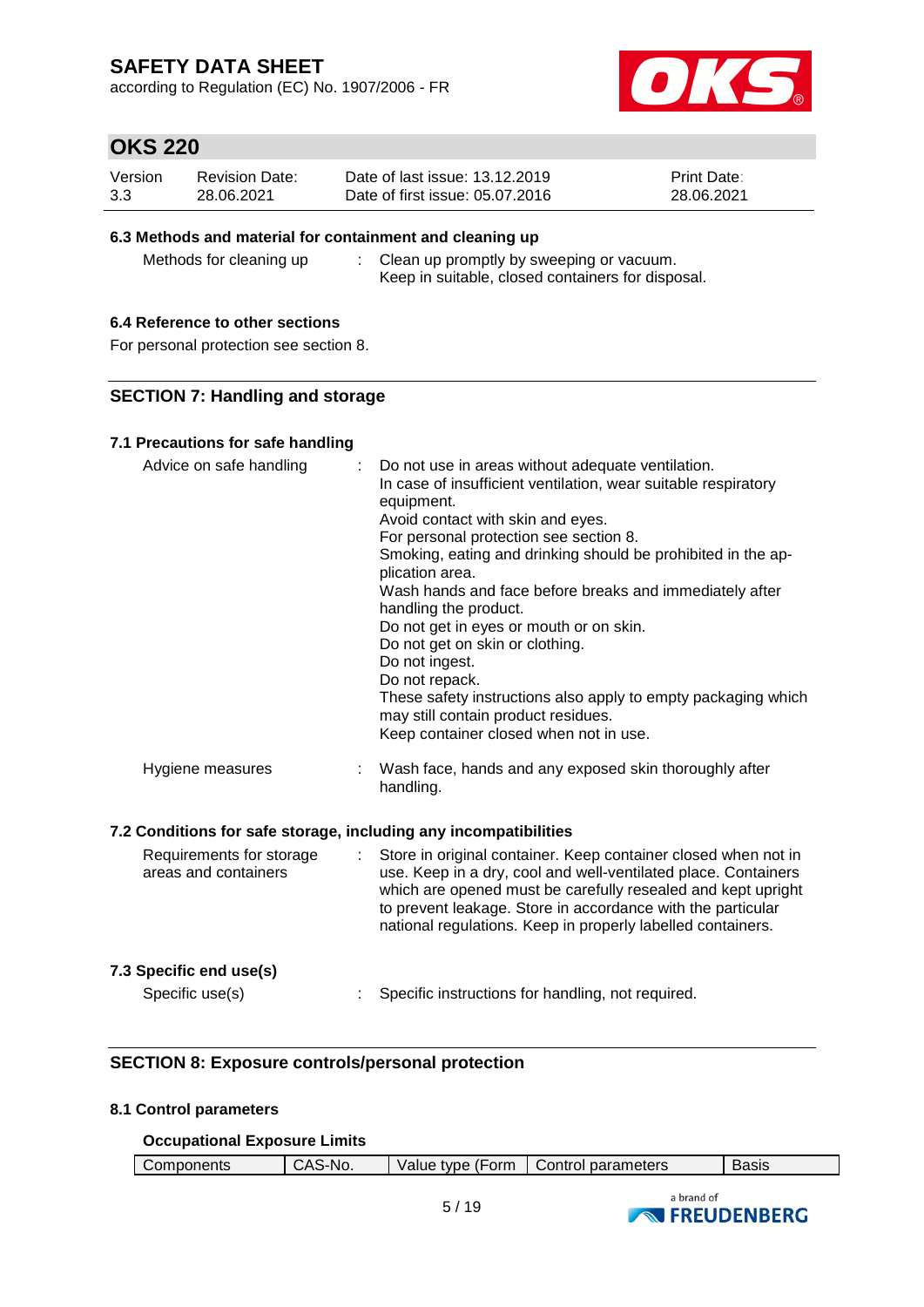according to Regulation (EC) No. 1907/2006 - FR



# **OKS 220**

| Version | Revision Date: | Date of last issue: 13.12.2019  | <b>Print Date:</b> |
|---------|----------------|---------------------------------|--------------------|
| 3.3     | 28.06.2021     | Date of first issue: 05.07.2016 | 28.06.2021         |

|                     |                            | of exposure)           |              |                    |
|---------------------|----------------------------|------------------------|--------------|--------------------|
| calcium dihydrox-   | 1305-62-0                  | <b>TWA (Respirable</b> | 1 $mg/m3$    | 2017/164/EU        |
| ide                 |                            | fraction)              |              | $(2017 - 02 - 01)$ |
| Further information | Indicative                 |                        |              |                    |
|                     |                            | STEL (Respira-         | $4$ mg/m $3$ | 2017/164/EU        |
|                     |                            | ble fraction)          |              | $(2017 - 02 - 01)$ |
| Further information | Indicative                 |                        |              |                    |
|                     |                            | <b>VME</b> (Alveolar   | 1 $mg/m3$    | FR VLE             |
|                     |                            | fraction)              |              | $(2019-10-02)$     |
| Further information | Indicative exposure limits |                        |              |                    |
|                     |                            | VLCT (VLE) (Al-        | $4$ mg/m $3$ | FR VLE             |
|                     |                            | veolar fraction)       |              | $(2019-10-02)$     |
| Further information | Indicative exposure limits |                        |              |                    |
| Graphite            | 7782-42-5                  | <b>VME</b> (Alveolar   | $2$ mg/m $3$ | FR VLE             |
|                     |                            | fraction)              |              | $(2007 - 12 - 01)$ |
| Further information | Indicative exposure limits |                        |              |                    |

**Derived No Effect Level (DNEL) according to Regulation (EC) No. 1907/2006:**

| Substance name                                             | End Use               | Exposure routes | Potential health ef-<br>fects | Value                 |
|------------------------------------------------------------|-----------------------|-----------------|-------------------------------|-----------------------|
| Benzene, mono-C10-<br>13-alkyl derivs., distn.<br>residues | Workers<br>Inhalation |                 | Long-term systemic<br>effects | $3,2$ mg/m $3$        |
|                                                            | Workers               | Skin contact    | Long-term systemic<br>effects | $4,3$ mg/kg<br>bw/day |
| calcium dihydroxide<br>Workers<br>Inhalation               |                       |                 | Long-term local ef-<br>fects  | 1 mg/m $3$            |
|                                                            | Workers               | Inhalation      | Acute local effects           | $4 \text{ mg/m}$ 3    |
| Graphite                                                   | Workers               | Inhalation      | Long-term local ef-<br>fects  | $1,2$ mg/m $3$        |

#### **Predicted No Effect Concentration (PNEC) according to Regulation (EC) No. 1907/2006:**

| Substance name             | <b>Environmental Compartment</b>          | Value                      |
|----------------------------|-------------------------------------------|----------------------------|
| Benzene, mono-C10-13-alkyl | Fresh water                               | $0,001$ mg/l               |
| derivs., distn. residues   |                                           |                            |
|                            | Intermittent use/release                  | $0,001$ mg/l               |
|                            | Marine water                              | $0$ mg/l                   |
|                            | Microbiological Activity in Sewage Treat- | $2$ mg/l                   |
|                            | ment Systems                              |                            |
|                            | Fresh water sediment                      | 1,65 mg/kg                 |
|                            | Marine sediment                           | $\overline{0}$ , 165 mg/kg |
|                            | Soil                                      | $0,329$ mg/kg              |
| calcium dihydroxide        | Fresh water                               | $0,49$ mg/l                |
|                            | Marine water                              | $0,32$ mg/l                |
|                            | Intermittent use/release                  | $0,49$ mg/l                |
|                            | Microbiological Activity in Sewage Treat- | $3$ mg/l                   |
|                            | ment Systems                              |                            |
|                            | Soil                                      | 1080 mg/kg                 |

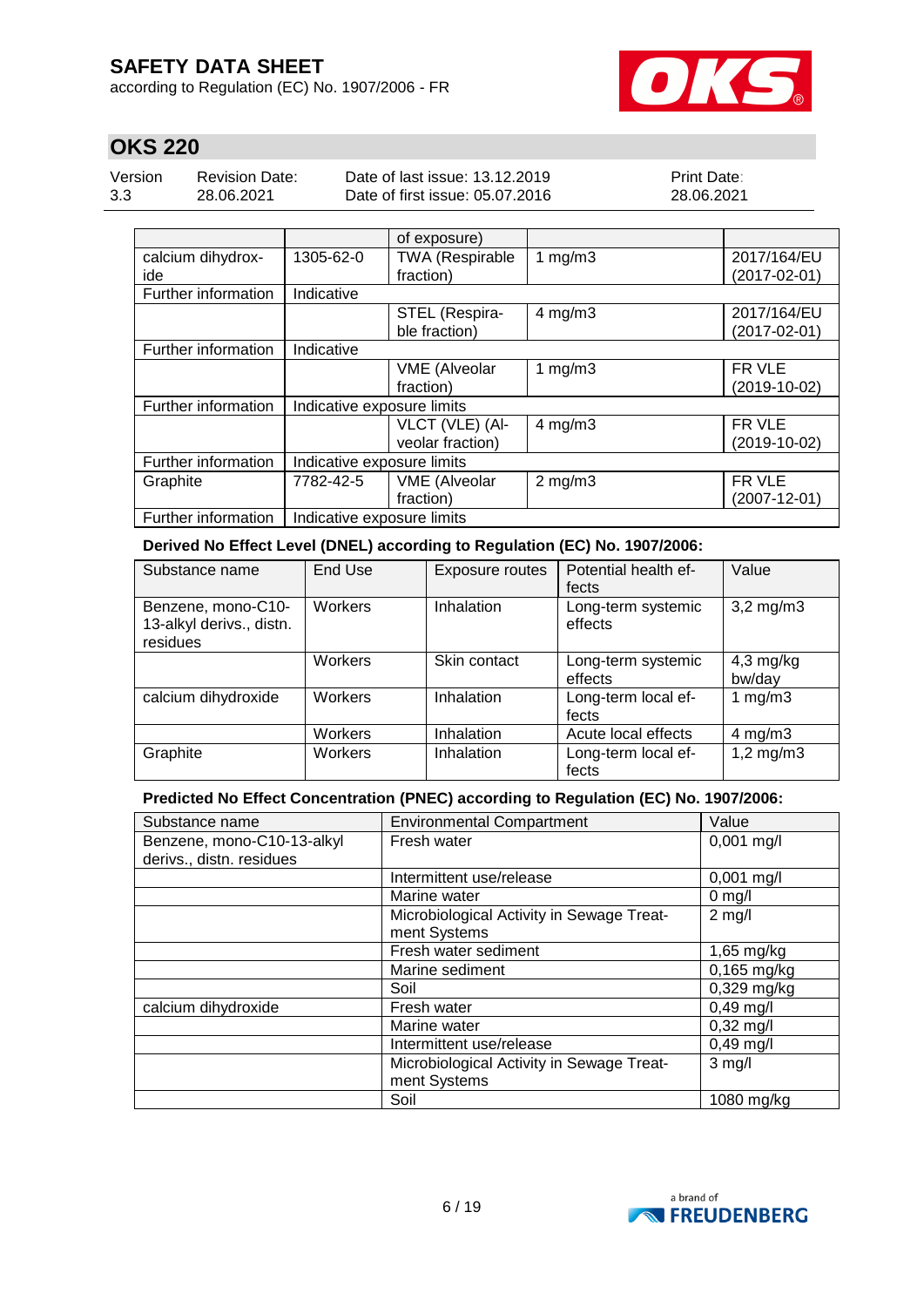according to Regulation (EC) No. 1907/2006 - FR



# **OKS 220**

| Version | <b>Revision Date:</b> | Date of last issue: 13.12.2019  | <b>Print Date:</b> |
|---------|-----------------------|---------------------------------|--------------------|
| 3.3     | 28.06.2021            | Date of first issue: 05.07.2016 | 28.06.2021         |

### **8.2 Exposure controls**

| <b>Engineering measures</b><br>Effective exhaust ventilation system   |                                                                                                                                                                                                                                                                                                                                               |  |  |  |  |  |  |
|-----------------------------------------------------------------------|-----------------------------------------------------------------------------------------------------------------------------------------------------------------------------------------------------------------------------------------------------------------------------------------------------------------------------------------------|--|--|--|--|--|--|
| Personal protective equipment                                         |                                                                                                                                                                                                                                                                                                                                               |  |  |  |  |  |  |
| Eye protection                                                        | Tightly fitting safety goggles                                                                                                                                                                                                                                                                                                                |  |  |  |  |  |  |
| Hand protection<br>Material<br>Break through time<br>Protective index | butyl-rubber<br>$> 10$ min<br>Class 1                                                                                                                                                                                                                                                                                                         |  |  |  |  |  |  |
| Remarks                                                               | : Wear protective gloves. The break through time depends<br>amongst other things on the material, the thickness and the<br>type of glove and therefore has to be measured for each<br>case.<br>The selected protective gloves have to satisfy the specifica-<br>tions of Regulation (EU) 2016/425 and the standard EN 374<br>derived from it. |  |  |  |  |  |  |
| Respiratory protection                                                | Not required; except in case of aerosol formation.                                                                                                                                                                                                                                                                                            |  |  |  |  |  |  |
| Filter type                                                           | Filter type A-P                                                                                                                                                                                                                                                                                                                               |  |  |  |  |  |  |
| Protective measures                                                   | The type of protective equipment must be selected according<br>to the concentration and amount of the dangerous substance<br>at the specific workplace.<br>Choose body protection in relation to its type, to the concen-<br>tration and amount of dangerous substances, and to the spe-<br>cific work-place.                                 |  |  |  |  |  |  |

### **SECTION 9: Physical and chemical properties**

### **9.1 Information on basic physical and chemical properties**

| Appearance          | ÷  | paste                                       |
|---------------------|----|---------------------------------------------|
| Colour              | ÷  | black                                       |
| Odour               | ÷. | characteristic                              |
| Odour Threshold     | t. | No data available                           |
|                     |    |                                             |
| pH                  | t. | substance/mixture is non-soluble (in water) |
| Melting point/range | ÷  | No data available                           |

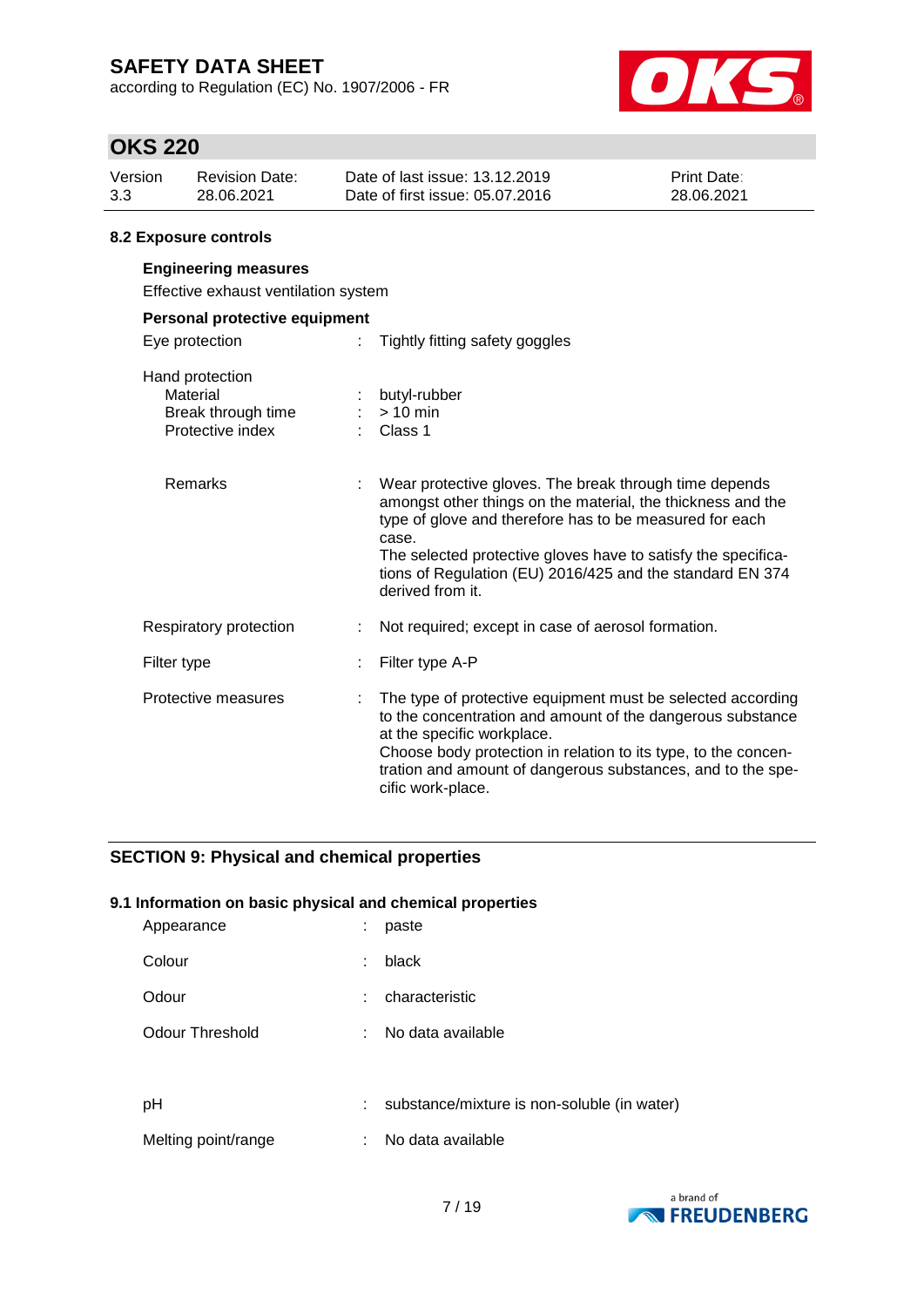according to Regulation (EC) No. 1907/2006 - FR



| Version<br>3.3 |                     | <b>Revision Date:</b><br>28.06.2021                 |    | Date of last issue: 13.12.2019<br>Date of first issue: 05.07.2016      | Print Date:<br>28.06.2021 |
|----------------|---------------------|-----------------------------------------------------|----|------------------------------------------------------------------------|---------------------------|
|                |                     | Boiling point/boiling range                         | ÷  | No data available                                                      |                           |
|                | Flash point         |                                                     |    | Not applicable                                                         |                           |
|                |                     | Evaporation rate                                    |    | No data available                                                      |                           |
|                |                     | Flammability (solid, gas)                           |    | <b>Combustible Solids</b>                                              |                           |
|                |                     | Upper explosion limit / Upper<br>flammability limit |    | No data available                                                      |                           |
|                |                     | Lower explosion limit / Lower<br>flammability limit | ÷  | No data available                                                      |                           |
|                |                     | Vapour pressure                                     |    | < 0,001 hPa (20 $^{\circ}$ C)                                          |                           |
|                |                     | Relative vapour density                             |    | No data available                                                      |                           |
|                |                     | Relative density                                    | ÷. | 1,4 $(20 °C)$<br>Reference substance: Water<br>The value is calculated |                           |
|                | Density             |                                                     |    | $1,40$ g/cm3<br>(20 °C)                                                |                           |
|                | <b>Bulk density</b> |                                                     |    | No data available                                                      |                           |
|                | Solubility(ies)     | Water solubility                                    |    | insoluble                                                              |                           |
|                |                     | Solubility in other solvents                        | ÷  | No data available                                                      |                           |
|                | octanol/water       | Partition coefficient: n-                           |    | No data available                                                      |                           |
|                |                     | Auto-ignition temperature                           |    | No data available                                                      |                           |
|                |                     | Decomposition temperature                           |    | No data available                                                      |                           |
|                | Viscosity           | Viscosity, dynamic                                  |    | No data available                                                      |                           |
|                |                     | Viscosity, kinematic                                | ÷  | Not applicable                                                         |                           |
|                |                     | <b>Explosive properties</b>                         |    | Not explosive                                                          |                           |
|                |                     | Oxidizing properties                                |    | No data available                                                      |                           |
|                |                     | 9.2 Other information                               |    |                                                                        |                           |
|                |                     | Sublimation point                                   |    | No data available                                                      |                           |
|                |                     | Metal corrosion rate                                |    | Not corrosive to metals                                                |                           |

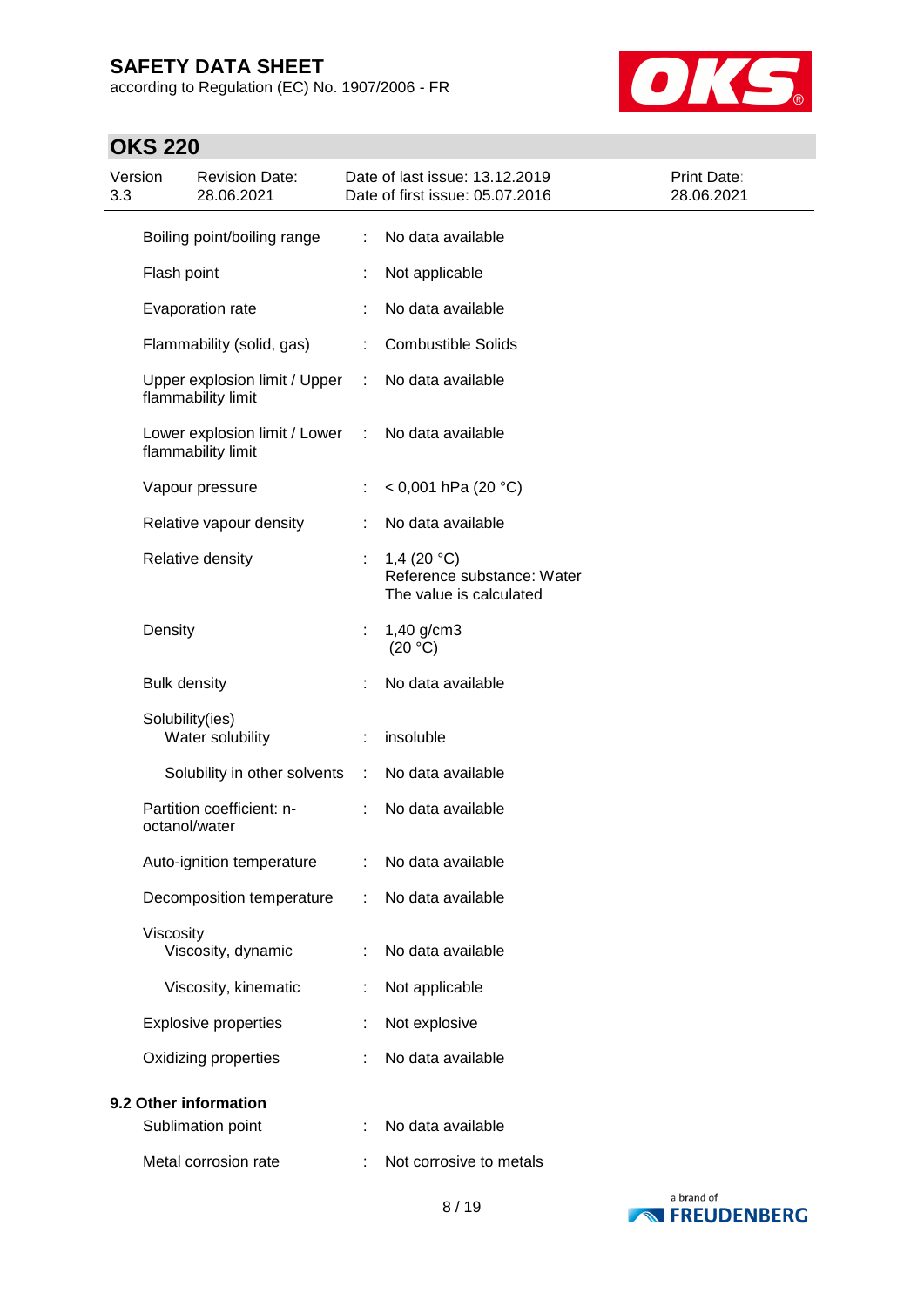according to Regulation (EC) No. 1907/2006 - FR



# **OKS 220**

| Version       | <b>Revision Date:</b> | Date of last issue: 13.12.2019  | <b>Print Date:</b> |
|---------------|-----------------------|---------------------------------|--------------------|
| 3.3           | 28.06.2021            | Date of first issue: 05.07.2016 | 28.06.2021         |
| Self-ignition |                       | No data available               |                    |

### **SECTION 10: Stability and reactivity**

### **10.1 Reactivity**

No hazards to be specially mentioned.

### **10.2 Chemical stability**

Stable under normal conditions.

### **10.3 Possibility of hazardous reactions**

| Hazardous reactions |  | No dangerous reaction known under conditions of normal use. |
|---------------------|--|-------------------------------------------------------------|
|---------------------|--|-------------------------------------------------------------|

#### **10.4 Conditions to avoid**

| Conditions to avoid |  | No conditions to be specially mentioned. |
|---------------------|--|------------------------------------------|
|---------------------|--|------------------------------------------|

### **10.5 Incompatible materials**

| Materials to avoid |  | No materials to be especially mentioned. |
|--------------------|--|------------------------------------------|
|--------------------|--|------------------------------------------|

### **10.6 Hazardous decomposition products**

No decomposition if stored and applied as directed.

### **SECTION 11: Toxicological information**

### **11.1 Information on toxicological effects**

| <b>Acute toxicity</b>     |                                                                                                                                                     |
|---------------------------|-----------------------------------------------------------------------------------------------------------------------------------------------------|
| <b>Product:</b>           |                                                                                                                                                     |
| Acute oral toxicity       | : Remarks: This information is not available.                                                                                                       |
| Acute inhalation toxicity | : Remarks: Irritating to respiratory system.                                                                                                        |
|                           | Symptoms: Inhalation may provoke the following symptoms:,<br>Local irritation, Respiratory disorders                                                |
| Acute dermal toxicity     | Symptoms: Redness, Local irritation                                                                                                                 |
| <b>Components:</b>        |                                                                                                                                                     |
| calcium dihydroxide:      |                                                                                                                                                     |
| Acute oral toxicity       | : LD50 (Rat, female): $> 2.000$ mg/kg<br>Method: OECD Test Guideline 425<br>GLP: yes<br>Assessment: The substance or mixture has no acute oral tox- |

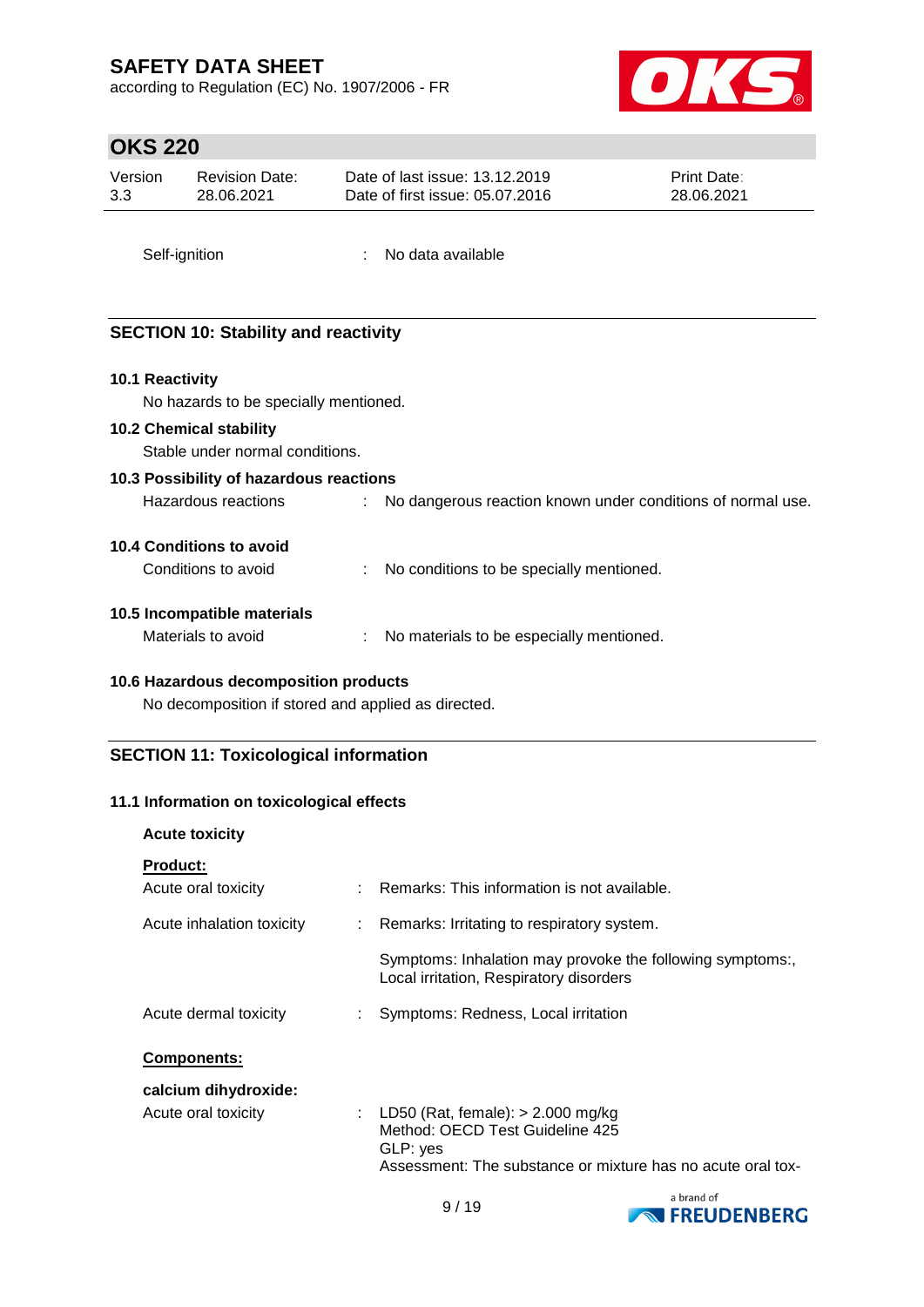according to Regulation (EC) No. 1907/2006 - FR



| Version<br>3.3 |                      | <b>Revision Date:</b><br>28.06.2021 |   | Date of last issue: 13.12.2019<br>Date of first issue: 05.07.2016                                                                                          | <b>Print Date:</b><br>28.06.2021 |
|----------------|----------------------|-------------------------------------|---|------------------------------------------------------------------------------------------------------------------------------------------------------------|----------------------------------|
|                |                      |                                     |   | icity                                                                                                                                                      |                                  |
|                |                      | Acute inhalation toxicity           |   | : LC50 (Rat, male and female): $> 6,04$ mg/l<br>Exposure time: 4 h<br>Test atmosphere: dust/mist<br>Method: OECD Test Guideline 436<br>GLP: yes            |                                  |
|                |                      | Acute dermal toxicity               |   | : LD50 (Rabbit, male and female): > 2.500 mg/kg<br>Method: OECD Test Guideline 402<br>Assessment: The substance or mixture has no acute dermal<br>toxicity |                                  |
|                | <b>Graphite:</b>     |                                     |   |                                                                                                                                                            |                                  |
|                |                      | Acute oral toxicity                 |   | : LD50 (Rat): $> 2.000$ mg/kg<br>Method: OECD Test Guideline 401<br>Assessment: The substance or mixture has no acute oral tox-<br>icity                   |                                  |
|                |                      | <b>Skin corrosion/irritation</b>    |   |                                                                                                                                                            |                                  |
|                | Product:             |                                     |   |                                                                                                                                                            |                                  |
|                | <b>Remarks</b>       |                                     |   | Irritating to skin.                                                                                                                                        |                                  |
|                |                      | Components:                         |   |                                                                                                                                                            |                                  |
|                |                      | calcium dihydroxide:                |   |                                                                                                                                                            |                                  |
|                | Species              |                                     |   | human skin                                                                                                                                                 |                                  |
|                | Assessment           |                                     |   | Irritating to skin.                                                                                                                                        |                                  |
|                | Method               |                                     |   | <b>OECD Test Guideline 431</b>                                                                                                                             |                                  |
|                | Result<br>GLP        |                                     |   | Irritating to skin.                                                                                                                                        |                                  |
|                |                      |                                     |   | yes                                                                                                                                                        |                                  |
|                | Species              |                                     |   | Rabbit                                                                                                                                                     |                                  |
|                | Assessment           |                                     |   | Irritating to skin.                                                                                                                                        |                                  |
|                | Method               |                                     |   | OECD Test Guideline 404                                                                                                                                    |                                  |
|                | Result<br><b>GLP</b> |                                     |   | Irritating to skin.<br>yes                                                                                                                                 |                                  |
|                |                      | Serious eye damage/eye irritation   |   |                                                                                                                                                            |                                  |
|                | Product:             |                                     |   |                                                                                                                                                            |                                  |
|                | <b>Remarks</b>       |                                     | ÷ | Risk of serious damage to eyes.                                                                                                                            |                                  |
|                |                      |                                     |   |                                                                                                                                                            |                                  |
|                |                      | Components:                         |   |                                                                                                                                                            |                                  |
|                |                      | calcium dihydroxide:                |   |                                                                                                                                                            |                                  |
|                | Species              |                                     |   | Rabbit                                                                                                                                                     |                                  |
|                | Assessment           |                                     |   | Risk of serious damage to eyes.                                                                                                                            |                                  |
|                | Method               |                                     |   | <b>OECD Test Guideline 405</b>                                                                                                                             |                                  |
|                |                      |                                     |   |                                                                                                                                                            | a brand of                       |

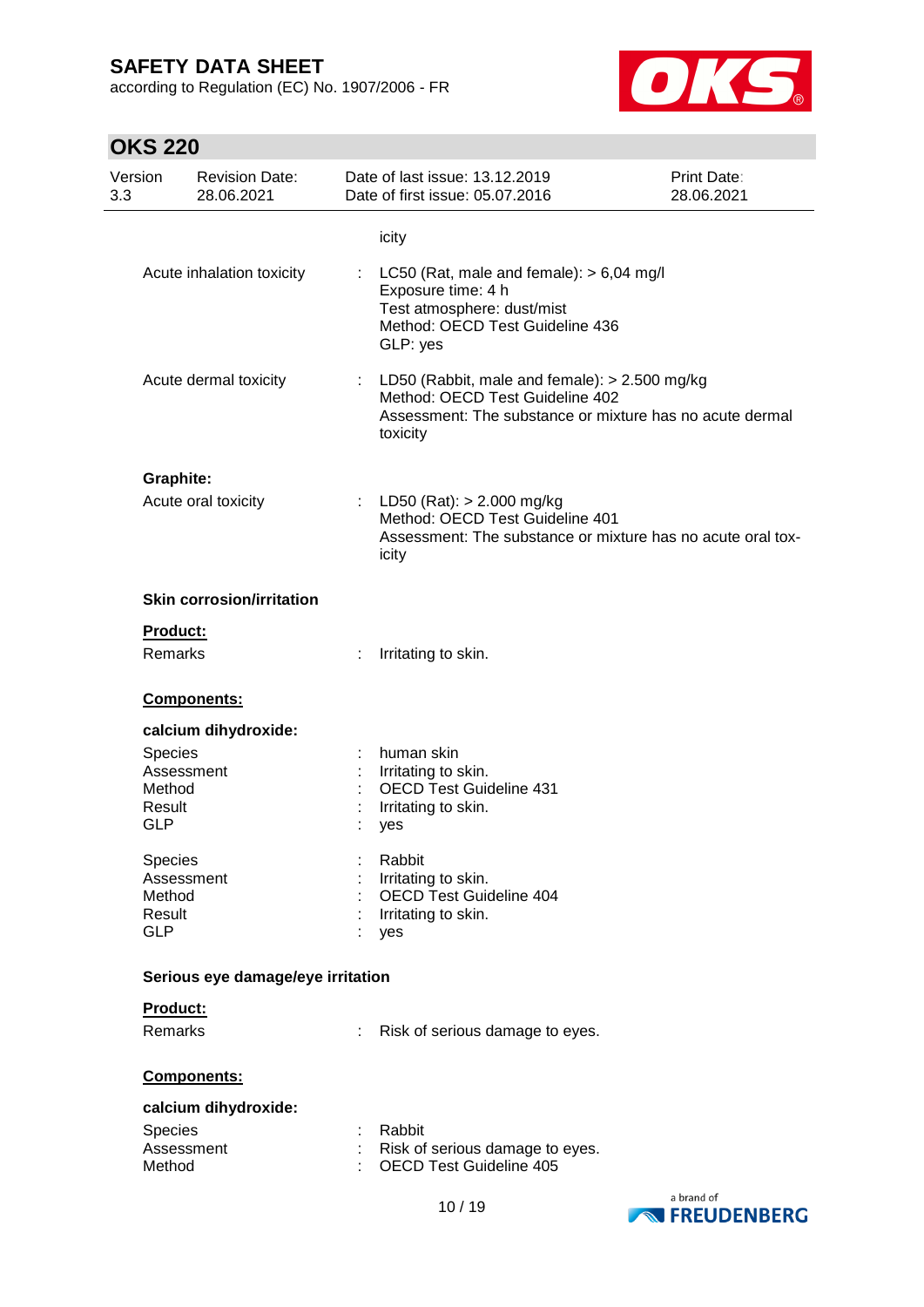according to Regulation (EC) No. 1907/2006 - FR



| Version<br>3.3 |                             | <b>Revision Date:</b><br>28.06.2021 |    | Date of last issue: 13.12.2019<br>Date of first issue: 05.07.2016                                                        | <b>Print Date:</b><br>28.06.2021 |
|----------------|-----------------------------|-------------------------------------|----|--------------------------------------------------------------------------------------------------------------------------|----------------------------------|
|                | Result<br><b>GLP</b>        |                                     |    | Risk of serious damage to eyes.<br>yes                                                                                   |                                  |
|                |                             | Respiratory or skin sensitisation   |    |                                                                                                                          |                                  |
|                | Product:                    |                                     |    |                                                                                                                          |                                  |
|                | <b>Remarks</b>              |                                     | ÷. | This information is not available.                                                                                       |                                  |
|                |                             | Components:                         |    |                                                                                                                          |                                  |
|                |                             | calcium dihydroxide:                |    |                                                                                                                          |                                  |
|                | <b>Test Type</b><br>Species |                                     |    | Local lymph node assay (LLNA)<br>Mouse                                                                                   |                                  |
|                | Assessment                  |                                     |    | Does not cause skin sensitisation.                                                                                       |                                  |
|                | Method<br>Result            |                                     |    | <b>OECD Test Guideline 429</b><br>Does not cause skin sensitisation.                                                     |                                  |
|                | <b>GLP</b>                  |                                     |    | yes                                                                                                                      |                                  |
|                |                             | <b>Germ cell mutagenicity</b>       |    |                                                                                                                          |                                  |
|                |                             |                                     |    |                                                                                                                          |                                  |
|                | <b>Product:</b>             | Genotoxicity in vitro               |    | : Remarks: No data available                                                                                             |                                  |
|                |                             | Genotoxicity in vivo                | ÷  | Remarks: No data available                                                                                               |                                  |
|                |                             | Components:                         |    |                                                                                                                          |                                  |
|                |                             | calcium dihydroxide:                |    |                                                                                                                          |                                  |
|                |                             | Genotoxicity in vitro               |    | Test Type: Ames test<br>Method: OECD Test Guideline 471<br>Result: negative                                              |                                  |
|                |                             |                                     |    | GLP: yes                                                                                                                 |                                  |
|                |                             |                                     |    | Test Type: Chromosome aberration test in vitro<br>Method: OECD Test Guideline 473<br>Result: negative<br>GLP: yes        |                                  |
|                |                             |                                     |    | Test Type: In vitro mammalian cell gene mutation test<br>Method: OECD Test Guideline 476<br>Result: negative<br>GLP: yes |                                  |
|                |                             | Carcinogenicity                     |    |                                                                                                                          |                                  |
|                | Product:                    |                                     |    |                                                                                                                          |                                  |
|                | Remarks                     |                                     | ÷  | No data available                                                                                                        |                                  |

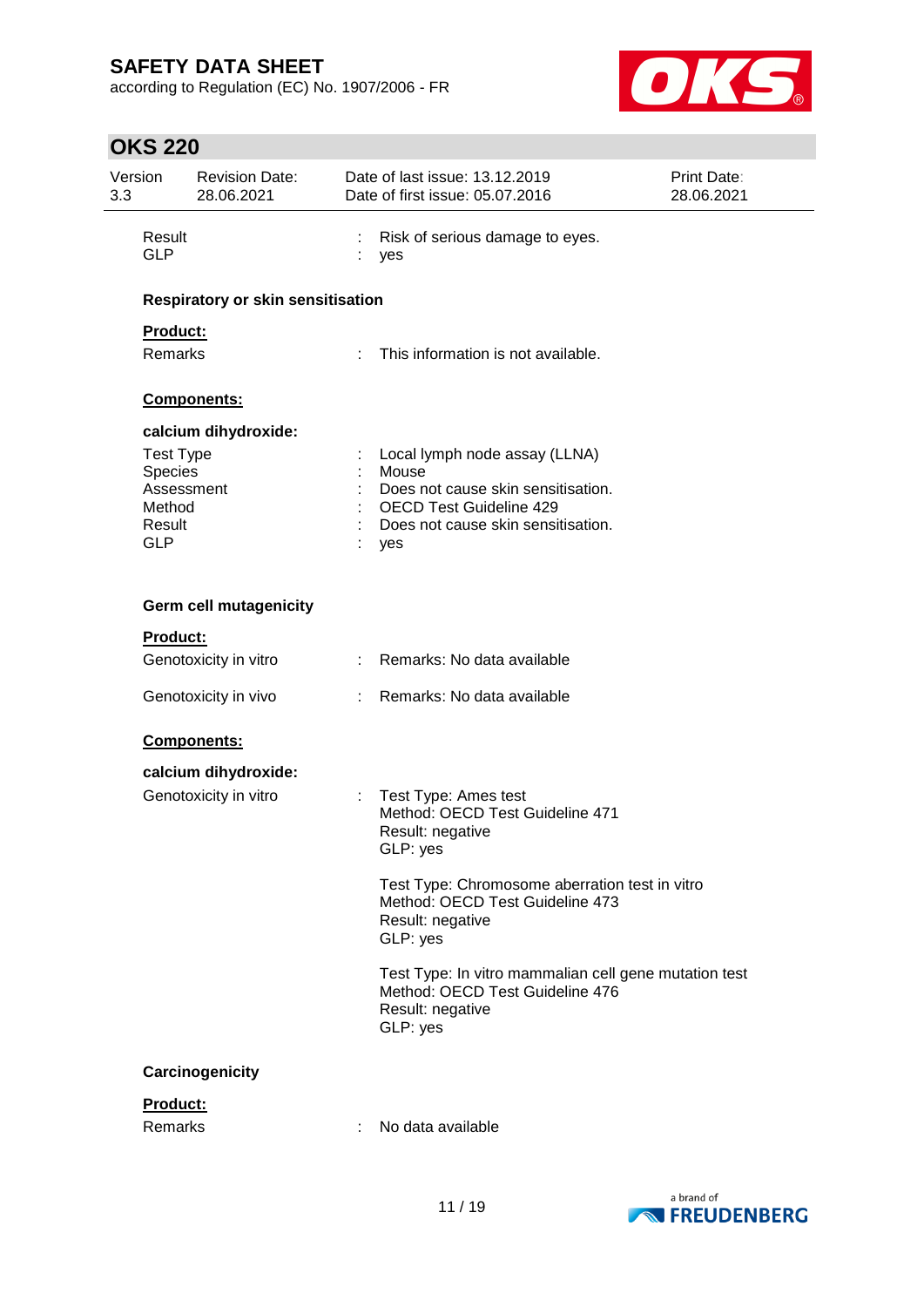according to Regulation (EC) No. 1907/2006 - FR



| Version<br>3.3 |                     | <b>Revision Date:</b><br>28.06.2021                 |                            | Date of last issue: 13.12.2019<br>Date of first issue: 05.07.2016                            | <b>Print Date:</b><br>28.06.2021 |
|----------------|---------------------|-----------------------------------------------------|----------------------------|----------------------------------------------------------------------------------------------|----------------------------------|
|                | ment                | Components:<br>calcium dihydroxide:                 |                            | Carcinogenicity - Assess- : No evidence of carcinogenicity in animal studies.                |                                  |
|                |                     | <b>Reproductive toxicity</b>                        |                            |                                                                                              |                                  |
|                |                     |                                                     |                            |                                                                                              |                                  |
|                | Product:            | Effects on fertility                                |                            | : Remarks: No data available                                                                 |                                  |
|                | ment                | Effects on foetal develop-                          |                            | : Remarks: No data available                                                                 |                                  |
|                |                     | <b>Components:</b>                                  |                            |                                                                                              |                                  |
|                | sessment            | calcium dihydroxide:<br>Reproductive toxicity - As- | $\mathcal{L}^{\text{max}}$ | No toxicity to reproduction<br>No effects on or via lactation                                |                                  |
|                |                     | <b>STOT - single exposure</b>                       |                            |                                                                                              |                                  |
|                |                     | <b>Components:</b>                                  |                            |                                                                                              |                                  |
|                | Assessment          | calcium dihydroxide:                                |                            | May cause respiratory irritation.                                                            |                                  |
|                |                     | <b>Repeated dose toxicity</b>                       |                            |                                                                                              |                                  |
|                | Product:<br>Remarks |                                                     |                            | This information is not available.                                                           |                                  |
|                |                     | <b>Aspiration toxicity</b>                          |                            |                                                                                              |                                  |
|                | <b>Product:</b>     | This information is not available.                  |                            |                                                                                              |                                  |
|                |                     | <b>Further information</b>                          |                            |                                                                                              |                                  |
|                | Product:            |                                                     |                            |                                                                                              |                                  |
|                | <b>Remarks</b>      |                                                     |                            | Ingestion causes irritation of upper respiratory system and<br>gastrointestinal disturbance. |                                  |

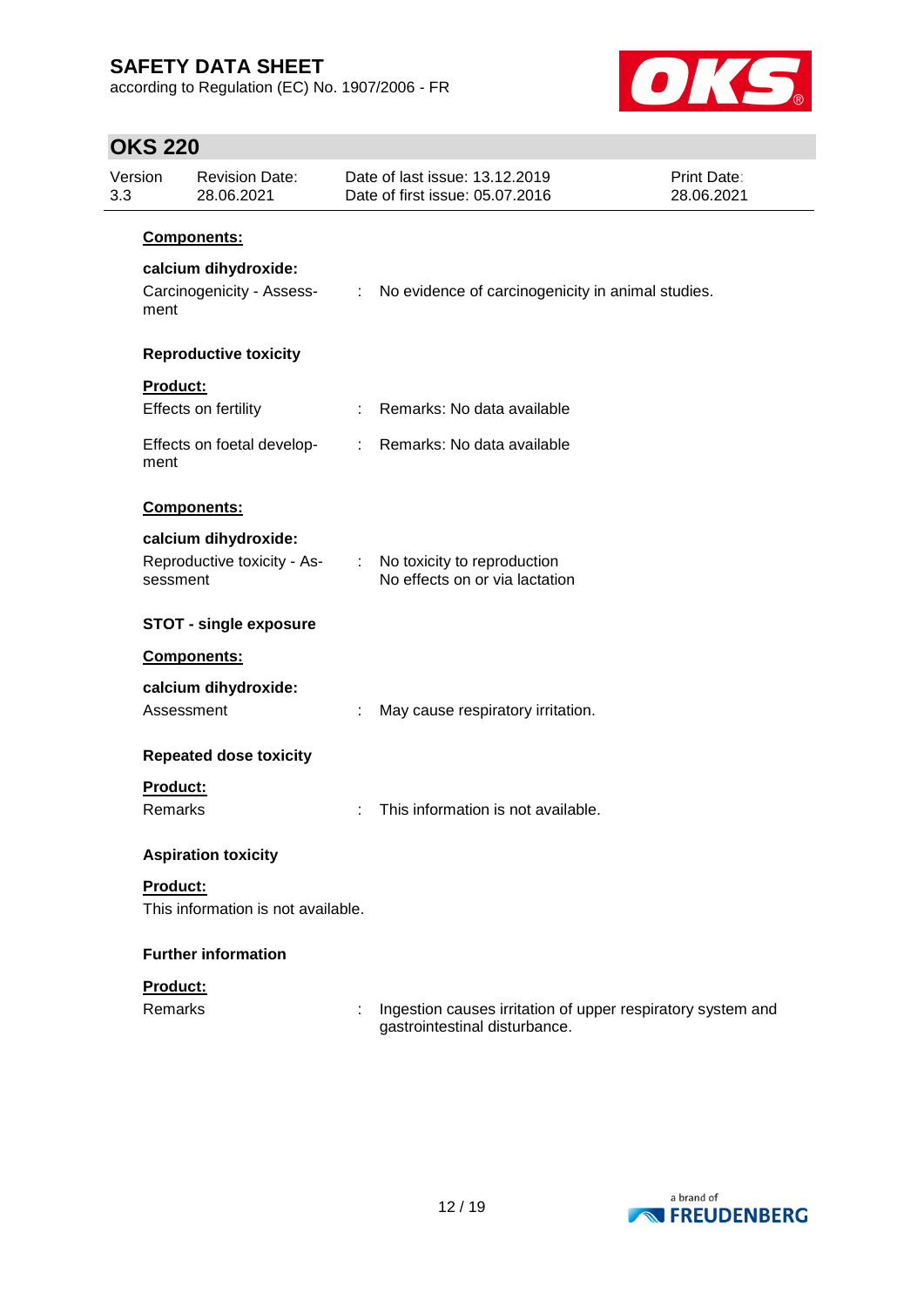according to Regulation (EC) No. 1907/2006 - FR



# **OKS 220**

| Version | <b>Revision Date:</b> | Date of last issue: 13.12.2019  | <b>Print Date:</b> |
|---------|-----------------------|---------------------------------|--------------------|
| 3.3     | 28.06.2021            | Date of first issue: 05.07.2016 | 28.06.2021         |

### **SECTION 12: Ecological information**

### **12.1 Toxicity**

| Product:                                                                         |                           |                                                                                                                                                                      |
|----------------------------------------------------------------------------------|---------------------------|----------------------------------------------------------------------------------------------------------------------------------------------------------------------|
| Toxicity to fish                                                                 |                           | Remarks: No data available                                                                                                                                           |
| Toxicity to daphnia and other<br>aquatic invertebrates                           | $\sim 100$                | Remarks: No data available                                                                                                                                           |
| Toxicity to algae/aquatic<br>plants                                              | $\mathbb{R}^{\mathbb{Z}}$ | Remarks: No data available                                                                                                                                           |
| Toxicity to microorganisms                                                       |                           | Remarks: No data available                                                                                                                                           |
| Components:                                                                      |                           |                                                                                                                                                                      |
| calcium dihydroxide:                                                             |                           |                                                                                                                                                                      |
| Toxicity to fish                                                                 |                           | LC50 (Oncorhynchus mykiss (rainbow trout)): 50,6 mg/l<br>Exposure time: 96 h<br>Test Type: static test<br>Method: OECD Test Guideline 203<br>GLP: yes                |
| Toxicity to daphnia and other :<br>aquatic invertebrates                         |                           | EC50 (Daphnia magna (Water flea)): 49,1 mg/l<br>Exposure time: 48 h<br>Test Type: static test<br>Method: OECD Test Guideline 202<br>GLP: yes                         |
| Toxicity to algae/aquatic<br>plants                                              |                           | EC50 (Pseudokirchneriella subcapitata (green algae)): 184,57<br>mg/l<br>Exposure time: 72 h<br>Test Type: static test<br>Method: OECD Test Guideline 201<br>GLP: yes |
| Toxicity to daphnia and other :<br>aquatic invertebrates (Chron-<br>ic toxicity) |                           | NOEC: 32 mg/l<br>Exposure time: 14 d<br>Species: Crangon crangon (shrimp)<br>Test Type: semi-static test                                                             |
|                                                                                  |                           |                                                                                                                                                                      |

### **12.2 Persistence and degradability**

| <b>Product:</b>                                                 |                              |
|-----------------------------------------------------------------|------------------------------|
| Biodegradability                                                | : Remarks: No data available |
| Physico-chemical removabil- : Remarks: No data available<br>itv |                              |

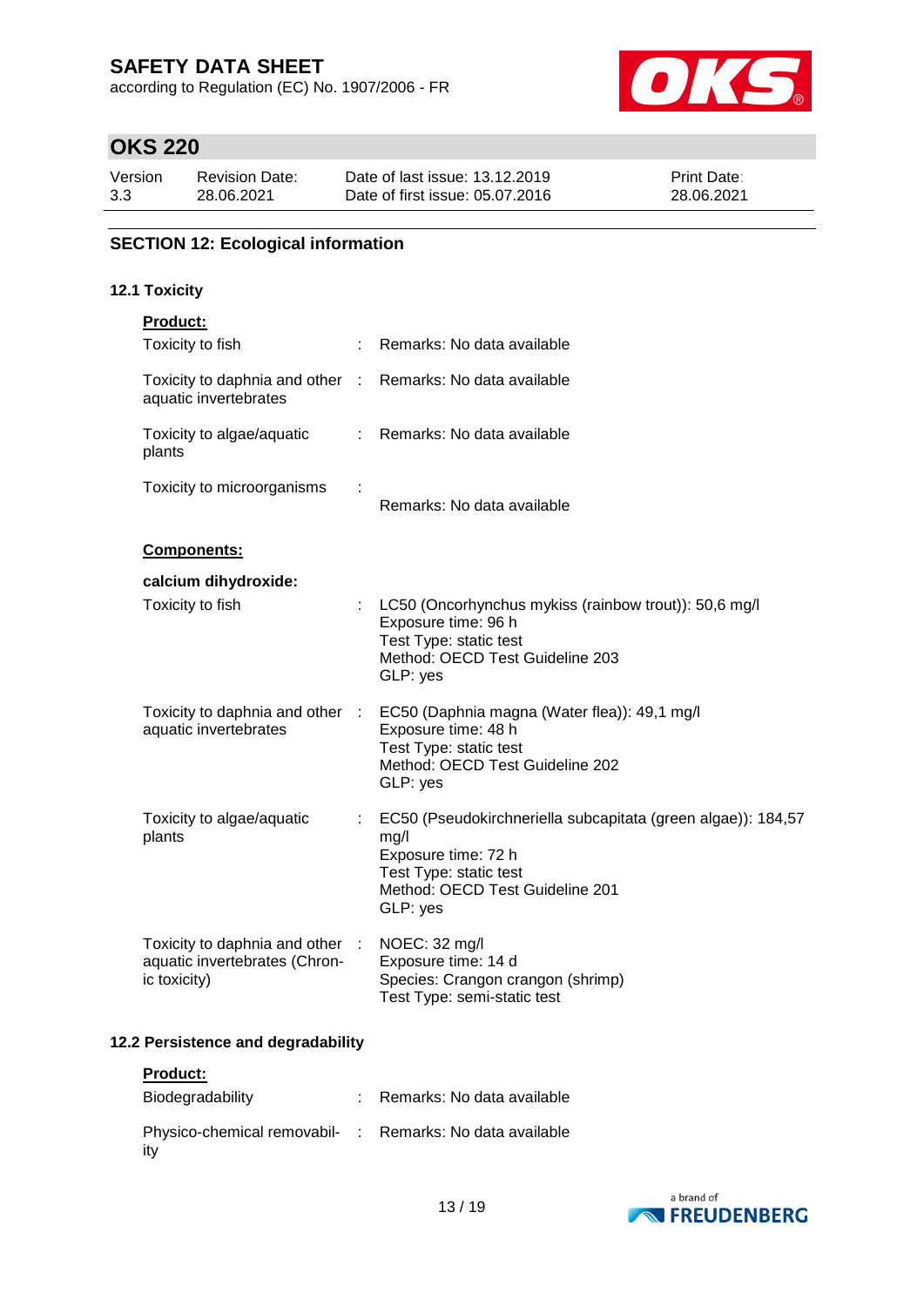according to Regulation (EC) No. 1907/2006 - FR



| Version<br>3.3 |                                    | <b>Revision Date:</b><br>28.06.2021                            |   | Date of last issue: 13.12.2019<br>Date of first issue: 05.07.2016                                                                                                                                                                                                         | Print Date:<br>28.06.2021 |
|----------------|------------------------------------|----------------------------------------------------------------|---|---------------------------------------------------------------------------------------------------------------------------------------------------------------------------------------------------------------------------------------------------------------------------|---------------------------|
|                |                                    | <b>Components:</b><br>calcium dihydroxide:<br>Biodegradability |   | Remarks: The methods for determining the biological degra-<br>dability are not applicable to inorganic substances.                                                                                                                                                        |                           |
|                |                                    | 12.3 Bioaccumulative potential                                 |   |                                                                                                                                                                                                                                                                           |                           |
|                | Product:                           | <b>Bioaccumulation</b>                                         |   | : Remarks: This mixture contains no substance considered to<br>be persistent, bioaccumulating and toxic (PBT).<br>This mixture contains no substance considered to be very<br>persistent and very bioaccumulating (vPvB).                                                 |                           |
|                |                                    | Components:                                                    |   |                                                                                                                                                                                                                                                                           |                           |
|                | <b>Graphite:</b><br>octanol/water  | Partition coefficient: n-                                      |   | Remarks: No data available                                                                                                                                                                                                                                                |                           |
|                |                                    | 12.4 Mobility in soil                                          |   |                                                                                                                                                                                                                                                                           |                           |
|                | <b>Product:</b><br><b>Mobility</b> |                                                                |   | Remarks: No data available                                                                                                                                                                                                                                                |                           |
|                |                                    | Distribution among environ-<br>mental compartments             | ÷ | Remarks: No data available                                                                                                                                                                                                                                                |                           |
|                |                                    | 12.5 Results of PBT and vPvB assessment                        |   |                                                                                                                                                                                                                                                                           |                           |
|                | <b>Product:</b>                    |                                                                |   |                                                                                                                                                                                                                                                                           |                           |
|                | Assessment                         |                                                                |   | This substance/mixture contains no components considered<br>to be either persistent, bioaccumulative and toxic (PBT), or<br>very persistent and very bioaccumulative (vPvB) at levels of<br>0.1% or higher                                                                |                           |
|                |                                    | 12.6 Other adverse effects                                     |   |                                                                                                                                                                                                                                                                           |                           |
|                | Product:                           |                                                                |   |                                                                                                                                                                                                                                                                           |                           |
|                | tial                               | Endocrine disrupting poten-                                    | ÷ | The substance/mixture does not contain components consid-<br>ered to have endocrine disrupting properties according to<br>REACH Article 57(f) or Commission Delegated regulation<br>(EU) 2017/2100 or Commission Regulation (EU) 2018/605 at<br>levels of 0.1% or higher. |                           |
|                | mation                             | Additional ecological infor-                                   |   | No information on ecology is available.                                                                                                                                                                                                                                   |                           |

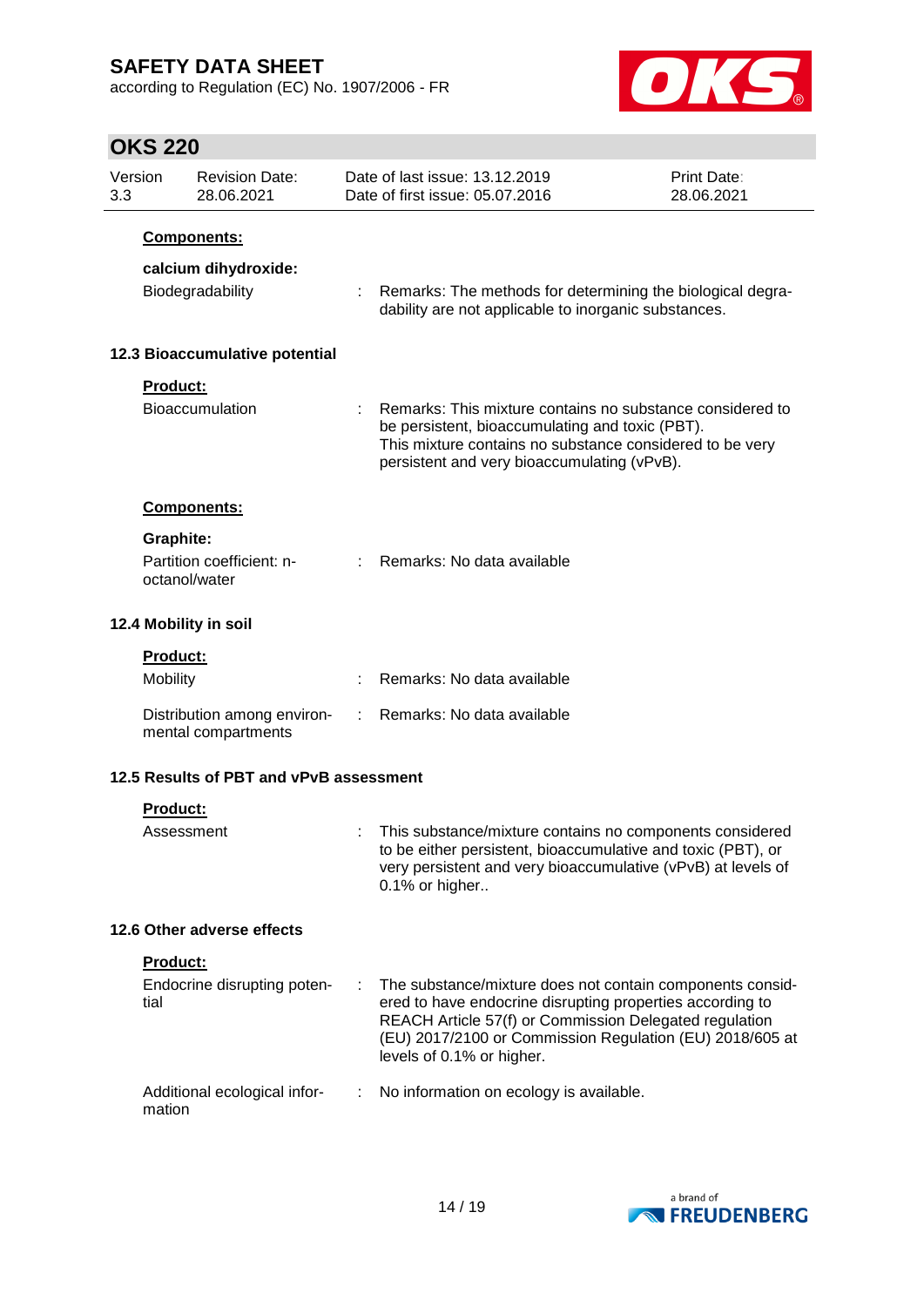according to Regulation (EC) No. 1907/2006 - FR



# **OKS 220**

| Version | <b>Revision Date:</b> | Date of last issue: 13.12.2019  | <b>Print Date:</b> |
|---------|-----------------------|---------------------------------|--------------------|
| 3.3     | 28.06.2021            | Date of first issue: 05.07.2016 | 28.06.2021         |

### **SECTION 13: Disposal considerations**

### **13.1 Waste treatment methods**

| Product                      | The product should not be allowed to enter drains, water<br>courses or the soil.<br>Do not dispose of with domestic refuse.<br>Dispose of as hazardous waste in compliance with local and<br>national regulations. |
|------------------------------|--------------------------------------------------------------------------------------------------------------------------------------------------------------------------------------------------------------------|
|                              | Waste codes should be assigned by the user based on the<br>application for which the product was used.                                                                                                             |
| Contaminated packaging<br>÷. | Packaging that is not properly emptied must be disposed of as<br>the unused product.<br>Dispose of waste product or used containers according to<br>local regulations.                                             |
|                              | The following Waste Codes are only suggestions:                                                                                                                                                                    |
| <b>Waste Code</b>            | : used product, unused product<br>12 01 12*, spent waxes and fats                                                                                                                                                  |
|                              | uncleaned packagings<br>15 01 10, packaging containing residues of or contaminated<br>by hazardous substances                                                                                                      |

### **SECTION 14: Transport information**

#### **14.1 UN number**

| Not regulated as a dangerous good |
|-----------------------------------|
| Not regulated as a dangerous good |
| Not regulated as a dangerous good |
| Not regulated as a dangerous good |
|                                   |
| Not regulated as a dangerous good |
| Not regulated as a dangerous good |
| Not regulated as a dangerous good |
| Not regulated as a dangerous good |
| Not regulated as a dangerous good |
|                                   |
| Not regulated as a dangerous good |
|                                   |

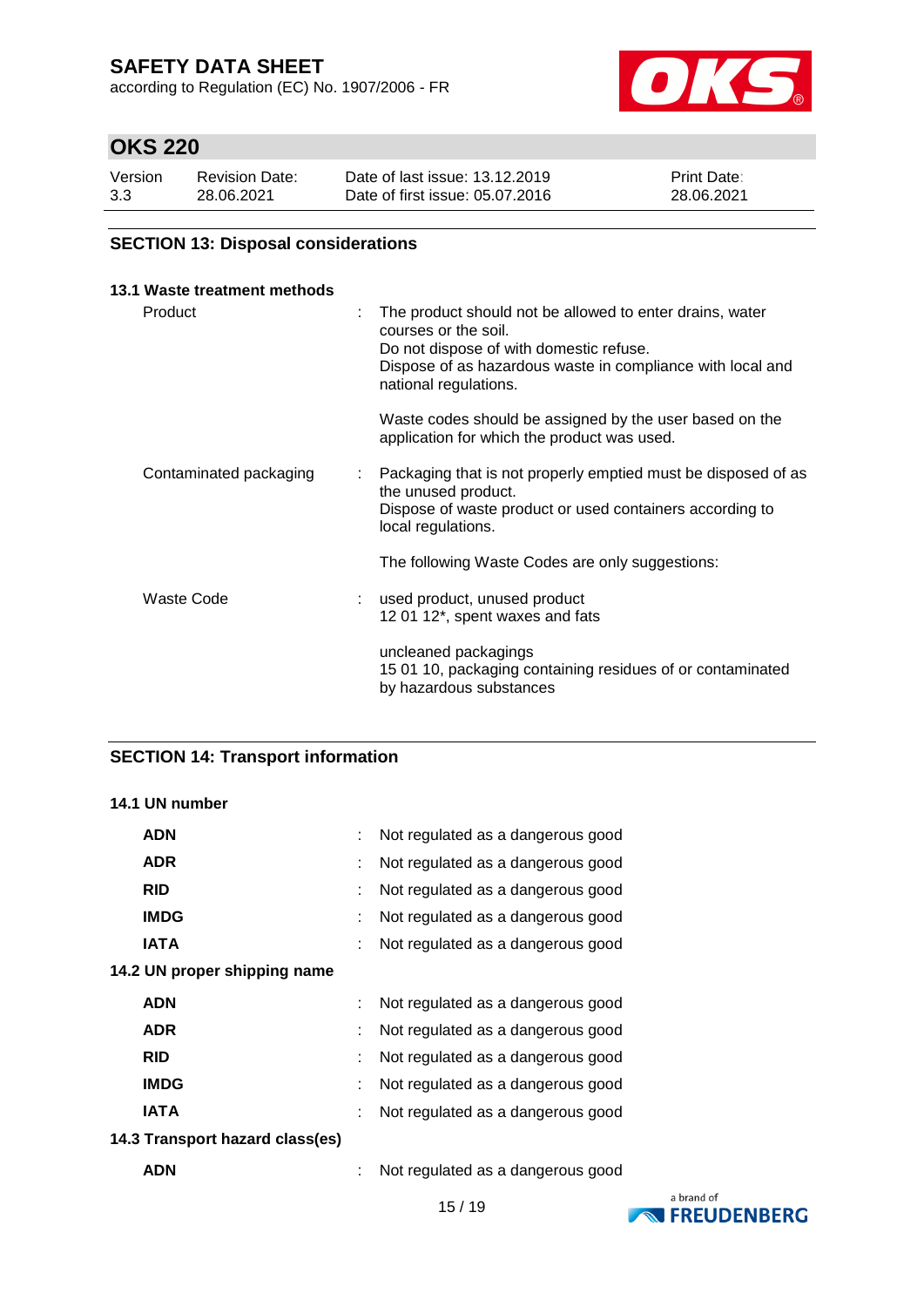according to Regulation (EC) No. 1907/2006 - FR



# **OKS 220**

| Version<br>3.3                    |             | <b>Revision Date:</b><br>28.06.2021 |  | Date of last issue: 13.12.2019<br>Date of first issue: 05.07.2016 | <b>Print Date:</b><br>28.06.2021 |
|-----------------------------------|-------------|-------------------------------------|--|-------------------------------------------------------------------|----------------------------------|
|                                   |             |                                     |  |                                                                   |                                  |
|                                   | <b>ADR</b>  |                                     |  | Not regulated as a dangerous good                                 |                                  |
|                                   | <b>RID</b>  |                                     |  | Not regulated as a dangerous good                                 |                                  |
|                                   | <b>IMDG</b> |                                     |  | Not regulated as a dangerous good                                 |                                  |
|                                   | <b>IATA</b> |                                     |  | Not regulated as a dangerous good                                 |                                  |
|                                   |             | 14.4 Packing group                  |  |                                                                   |                                  |
|                                   | <b>ADN</b>  |                                     |  | Not regulated as a dangerous good                                 |                                  |
|                                   | <b>ADR</b>  |                                     |  | Not regulated as a dangerous good                                 |                                  |
|                                   | <b>RID</b>  |                                     |  | Not regulated as a dangerous good                                 |                                  |
|                                   | <b>IMDG</b> |                                     |  | Not regulated as a dangerous good                                 |                                  |
|                                   |             | <b>IATA (Cargo)</b>                 |  | Not regulated as a dangerous good                                 |                                  |
|                                   |             | <b>IATA (Passenger)</b>             |  | Not regulated as a dangerous good                                 |                                  |
| <b>14.5 Environmental hazards</b> |             |                                     |  |                                                                   |                                  |
|                                   | <b>ADN</b>  |                                     |  | Not regulated as a dangerous good                                 |                                  |
|                                   | <b>ADR</b>  |                                     |  | Not regulated as a dangerous good                                 |                                  |
|                                   | <b>RID</b>  |                                     |  | Not regulated as a dangerous good                                 |                                  |
|                                   | <b>IMDG</b> |                                     |  | Not regulated as a dangerous good                                 |                                  |
|                                   |             | <b>IATA (Passenger)</b>             |  | Not regulated as a dangerous good                                 |                                  |
|                                   |             | <b>IATA (Cargo)</b>                 |  | Not regulated as a dangerous good                                 |                                  |
| 14.6 Special precautions for user |             |                                     |  |                                                                   |                                  |

Not applicable

### **14.7 Transport in bulk according to Annex II of Marpol and the IBC Code**

Remarks : Not applicable for product as supplied.

### **SECTION 15: Regulatory information**

#### **15.1 Safety, health and environmental regulations/legislation specific for the substance or mixture**

| REACH - Candidate List of Substances of Very High<br>Concern for Authorisation (Article 59). | : This product does not contain sub-<br>stances of very high concern (Regu-<br>lation (EC) No 1907/2006 (REACH),<br>Article 57). |
|----------------------------------------------------------------------------------------------|----------------------------------------------------------------------------------------------------------------------------------|
| REACH - List of substances subject to authorisation<br>(Annex XIV)                           | Not applicable                                                                                                                   |
| Regulation (EC) No 1005/2009 on substances that de-<br>plete the ozone layer                 | Not applicable                                                                                                                   |
| Regulation (EU) 2019/1021 on persistent organic pollu-<br>tants (recast)                     | Not applicable                                                                                                                   |

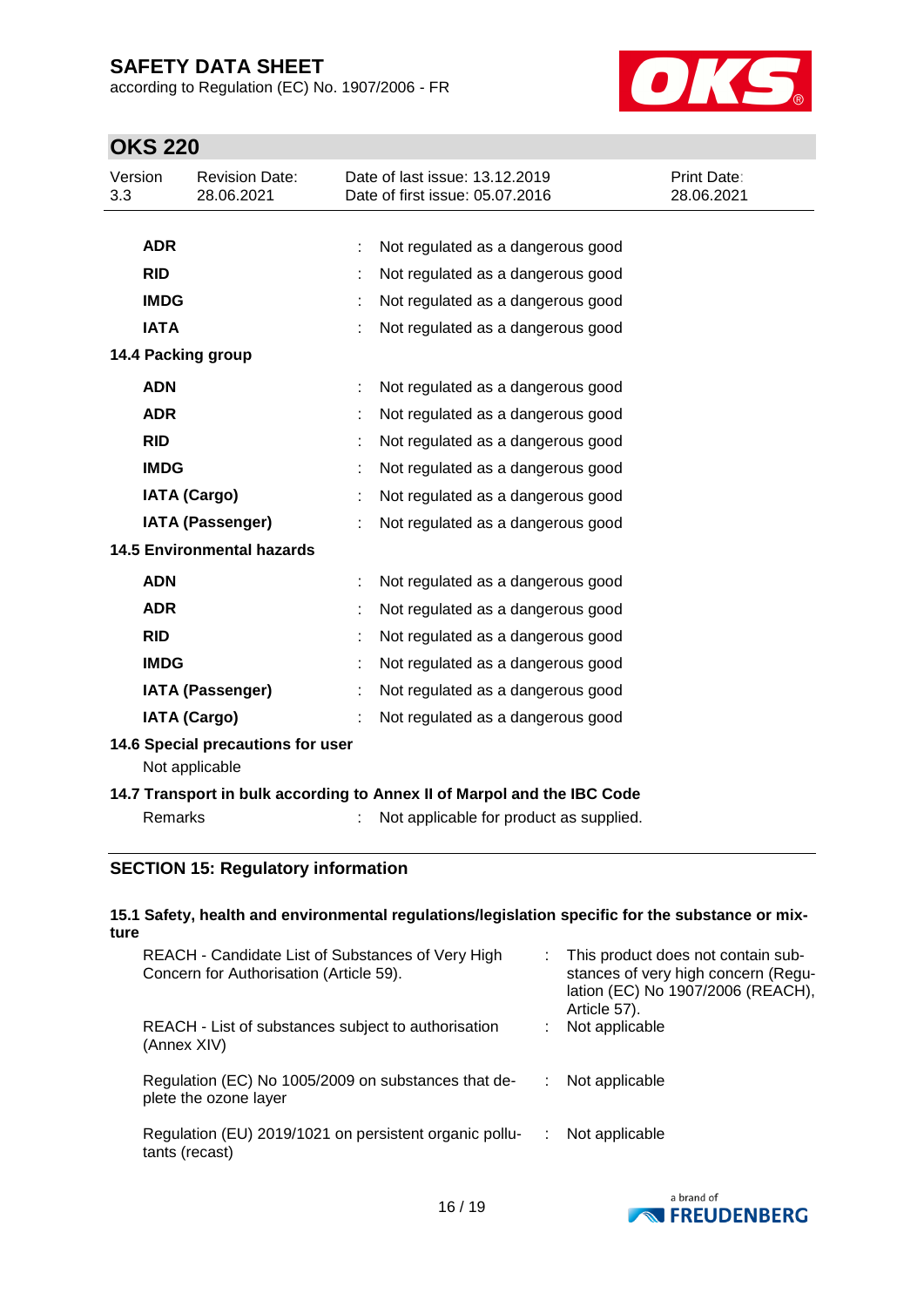according to Regulation (EC) No. 1907/2006 - FR



### **OKS 220**

| Version<br>3.3 | <b>Revision Date:</b><br>28.06.2021                                                                                                                  |  | Date of last issue: 13.12.2019<br>Date of first issue: 05.07.2016                                                                                                            | Print Date:<br>28.06.2021 |
|----------------|------------------------------------------------------------------------------------------------------------------------------------------------------|--|------------------------------------------------------------------------------------------------------------------------------------------------------------------------------|---------------------------|
|                | Regulation (EC) No 649/2012 of the European Parlia-<br>ment and the Council concerning the export and import<br>of dangerous chemicals               |  |                                                                                                                                                                              | Not applicable            |
|                | REACH - Restrictions on the manufacture, placing on<br>the market and use of certain dangerous substances,<br>preparations and articles (Annex XVII) |  | Not applicable                                                                                                                                                               |                           |
|                |                                                                                                                                                      |  | Seveso III: Directive 2012/18/EU of the European Parliament and of the Council on the control of<br>major-accident hazards involving dangerous substances.<br>Not applicable |                           |
|                | Occupational Illnesses (R-<br>461-3, France)                                                                                                         |  | 36, 25                                                                                                                                                                       |                           |
|                | Reinforced medical supervi-<br>sion (R4624-18)                                                                                                       |  | The product has no CMR properties                                                                                                                                            |                           |
|                | Volatile organic compounds                                                                                                                           |  | Directive 2010/75/EU of 24 November 2010 on industrial<br>emissions (integrated pollution prevention and control)<br>Not applicable                                          |                           |

### **15.2 Chemical safety assessment**

This information is not available.

### **SECTION 16: Other information**

|  |  |  | <b>Full text of H-Statements</b> |
|--|--|--|----------------------------------|
|--|--|--|----------------------------------|

| H315 | : Causes skin irritation.           |
|------|-------------------------------------|
| H318 | : Causes serious eye damage.        |
| H335 | : May cause respiratory irritation. |

### **Full text of other abbreviations**

| 2017/164/EU         | Europe. Commission Directive 2017/164/EU establishing a<br>fourth list of indicative occupational exposure limit values |
|---------------------|-------------------------------------------------------------------------------------------------------------------------|
| FR VLE              | : France. Occupational Exposure Limits (INRS)                                                                           |
| 2017/164/EU / STEL  | : Short term exposure limit                                                                                             |
| 2017/164/EU / TWA   | : Limit Value - eight hours                                                                                             |
| FR VLE / VME        | : Time Weighted Average                                                                                                 |
| FR VLE / VLCT (VLE) | : Short Term Exposure Limit                                                                                             |
|                     |                                                                                                                         |

ADN - European Agreement concerning the International Carriage of Dangerous Goods by Inland Waterways; ADR - European Agreement concerning the International Carriage of Dangerous Goods by Road; AIIC - Australian Inventory of Industrial Chemicals; ASTM - American Society for the Testing of Materials; bw - Body weight; CLP - Classification Labelling Packaging Regulation; Regulation (EC) No 1272/2008; CMR - Carcinogen, Mutagen or Reproductive Toxicant; DIN -

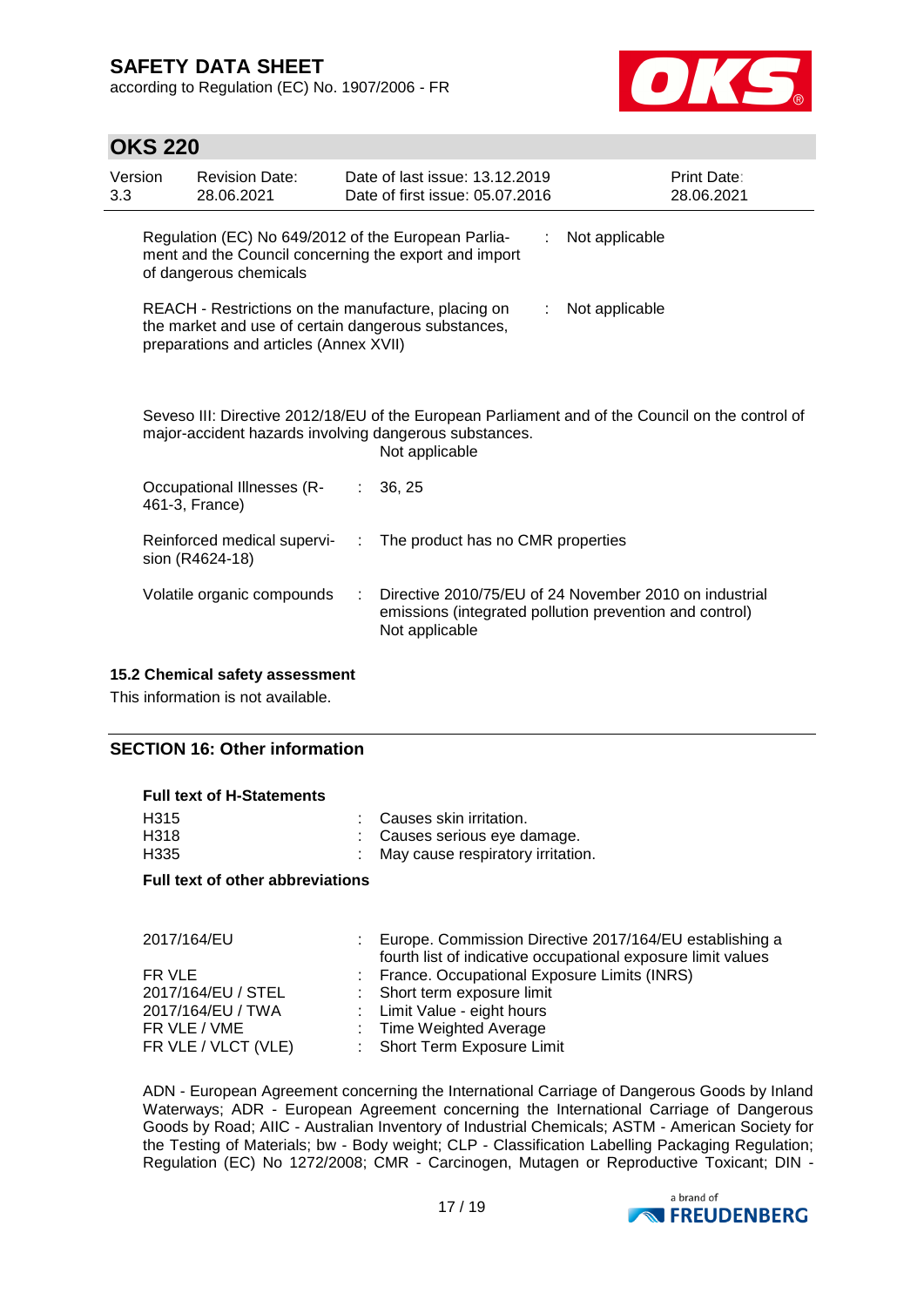according to Regulation (EC) No. 1907/2006 - FR



# **OKS 220**

| Version | Revision Date: | Date of last issue: 13.12.2019  | <b>Print Date:</b> |
|---------|----------------|---------------------------------|--------------------|
| 3.3     | 28.06.2021     | Date of first issue: 05.07.2016 | 28.06.2021         |

Standard of the German Institute for Standardisation; DSL - Domestic Substances List (Canada); ECHA - European Chemicals Agency; EC-Number - European Community number; ECx - Concentration associated with x% response; ELx - Loading rate associated with x% response; EmS - Emergency Schedule; ENCS - Existing and New Chemical Substances (Japan); ErCx - Concentration associated with x% growth rate response; GHS - Globally Harmonized System; GLP - Good Laboratory Practice; IARC - International Agency for Research on Cancer; IATA - International Air Transport Association; IBC - International Code for the Construction and Equipment of Ships carrying Dangerous Chemicals in Bulk; IC50 - Half maximal inhibitory concentration; ICAO - International Civil Aviation Organization; IECSC - Inventory of Existing Chemical Substances in China; IMDG - International Maritime Dangerous Goods; IMO - International Maritime Organization; ISHL - Industrial Safety and Health Law (Japan); ISO - International Organisation for Standardization; KECI - Korea Existing Chemicals Inventory; LC50 - Lethal Concentration to 50 % of a test population; LD50 - Lethal Dose to 50% of a test population (Median Lethal Dose); MARPOL - International Convention for the Prevention of Pollution from Ships; n.o.s. - Not Otherwise Specified; NO(A)EC - No Observed (Adverse) Effect Concentration; NO(A)EL - No Observed (Adverse) Effect Level; NOELR - No Observable Effect Loading Rate; NZIoC - New Zealand Inventory of Chemicals; OECD - Organization for Economic Co-operation and Development; OPPTS - Office of Chemical Safety and Pollution Prevention; PBT - Persistent, Bioaccumulative and Toxic substance; PICCS - Philippines Inventory of Chemicals and Chemical Substances; (Q)SAR - (Quantitative) Structure Activity Relationship; REACH - Regulation (EC) No 1907/2006 of the European Parliament and of the Council concerning the Registration, Evaluation, Authorisation and Restriction of Chemicals; RID - Regulations concerning the International Carriage of Dangerous Goods by Rail; SADT - Self-Accelerating Decomposition Temperature; SDS - Safety Data Sheet; SVHC - Substance of Very High Concern; TCSI - Taiwan Chemical Substance Inventory; TRGS - Technical Rule for Hazardous Substances; TSCA - Toxic Substances Control Act (United States); UN - United Nations; vPvB - Very Persistent and Very Bioaccumulative

### **Further information**

| <b>Classification of the mixture:</b> | <b>Classification procedure:</b> |  |
|---------------------------------------|----------------------------------|--|
| H315                                  | Calculation method               |  |
| H318                                  | Calculation method               |  |
| H335                                  | Calculation method               |  |
|                                       |                                  |  |

This safety data sheet applies only to products as originally packed and labelled. The information contained therein may not be reproduced or modified without our express written permission. Any forwarding of this document is only permitted to the extent required by law. Any further, in particular public, dissemination of the safety data sheet (e.g. as a document for download from the Internet) is not permitted without our express written consent. We provide our customers with amended safety data sheets as prescribed by law. The customer is responsible for passing on safety data sheets and any amendments contained therein to its own customers, employees and other users of the product. We provide no guarantee that safety data sheets received by users from third parties are up-to-date. All information and instructions in this safety data sheet have been compiled to the best of our knowledge and are based on the information available to us on the day of publication. The information provided is intended to describe the product in relation to the required safety measures; it is neither an assurance of characteristics nor a guarantee of the product's suitability for particular applications and does not justify any contractual legal relationship. The existence of a safety data sheet for a particular jurisdiction does not necessarily mean that import or use within that jurisdiction is legally permitted. If you have any questions, please contact your responsible sales contact or authorized trading partner.